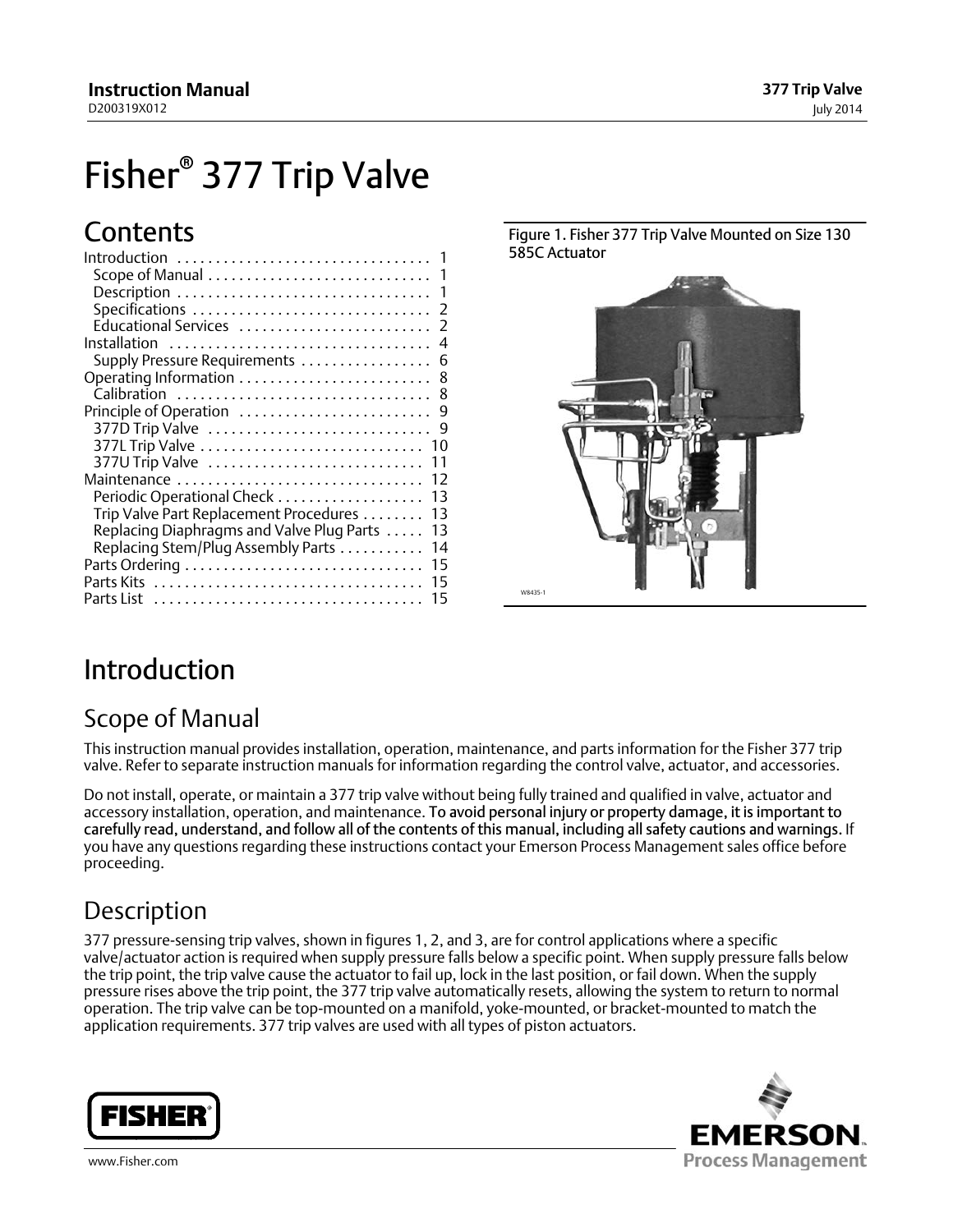<span id="page-1-0"></span>

### Specifications

Specifications for 377 trip valves are given in table [1.](#page-2-0)

### Educational Services

For information on available courses for 377 trip valves, as well as a variety of other products, contact:

Emerson Process Management Educational Services, Registration Phone: +1- 641-754-3771 or +1-800-338-8158 e‐mail: education@emerson.com http://www.emersonprocess.com/education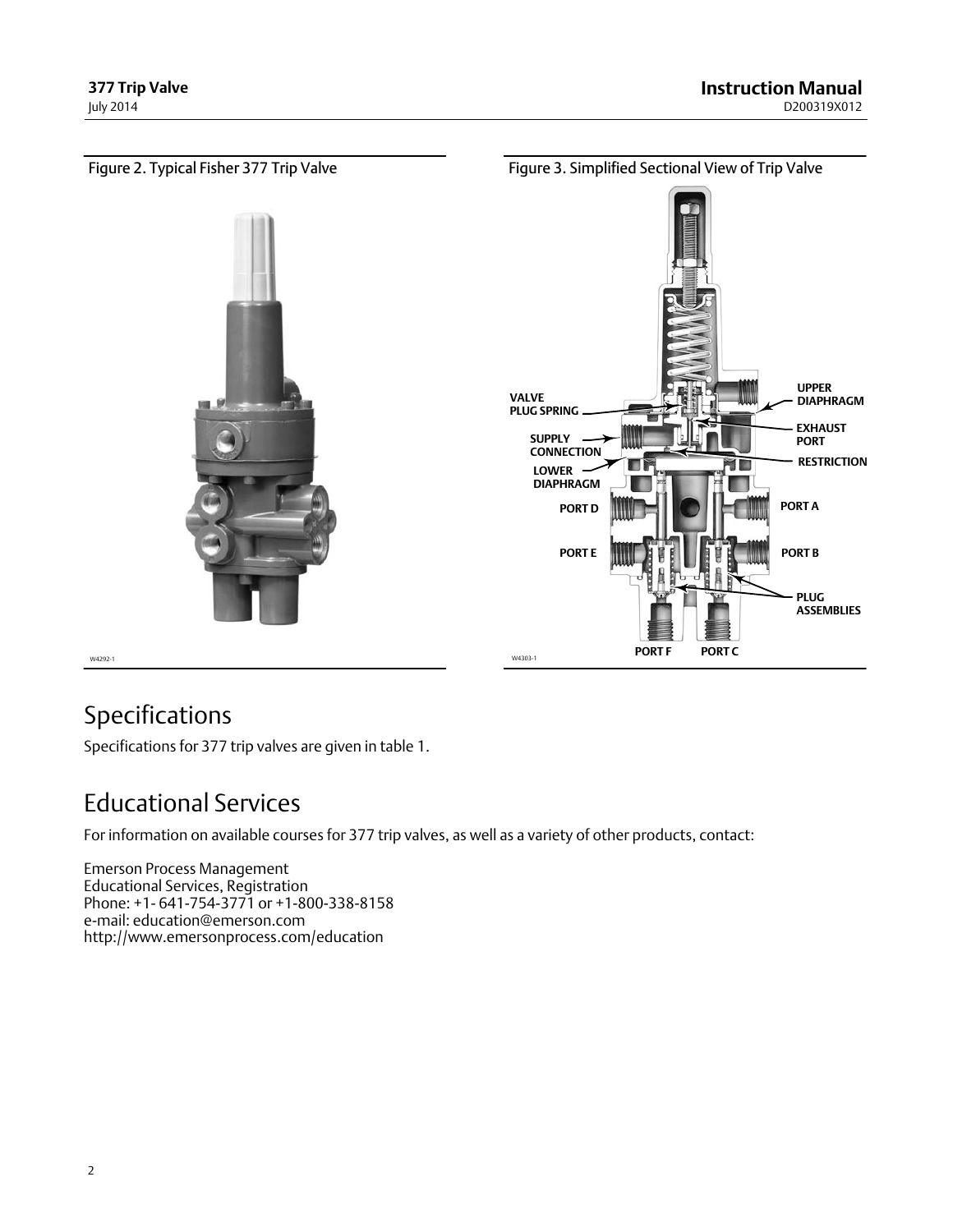<span id="page-2-0"></span>D200319X012

#### Table 1. Specifications

### **Available Configurations**

377 Trip Valve: Includes check valve, but no volume tank: user configured for locking position. For field use or replacement.

When supply pressure falls below the trip point, 377D Trip Valve: Fails actuator piston down. Includes check valve and volume tank.

377L Trip Valve: Locks actuator piston in the last position.

377U Trip Valve: Fails actuator piston up. Includes check valve and volume tank.

377CW Trip Valve: Fails fully clockwise to close valve. Requires check valve and volume tank. Trip valve moves piston to either up/down position and requires actuator configuration for actual clockwise movement.

377CCW Trip Valve: Fails fully counterclockwise to close valve. Requires check valve and volume tank. Trip valve moves piston to either up/down position and requires actuator configuration for actual counterclockwise movement.

All 377 Trip Valves can be converted to any of the above fail modes with minor hookup changes

#### **Allowable Supply Pressure for Trip Valve([1](#page-3-0))**

Maximum: 10.3 bar (150 psig) Minimum: 3.8 bar (55 psig)

#### **Outlet Pressure**

Normal Operation: Pressure from control device Fail‐Up or Fail‐Down Mode: Maximum volume tank pressure

Lock‐In‐Last‐Position: Respective cylinder pressure

#### **Trip Point[\(2\)](#page-3-0)**

Adjustable from a minimum of 2.8 bar (40 psig) to a maximum of 72 percent of supply pressure; see figure [4](#page-3-0) Reset: 12.5 to 33 percent above adjusted trip point

### **Flow Coefficients (C<sub>v</sub>)<sup>[\(3\)](#page-3-0)</sup>**

Depends on flow path (shown in figure [3](#page-1-0)) as follows:

Port A to Port B and Port D to Port E: 0.5 Port B to Port C and Port E to Port F: 0.6

#### **Pressure Connections**

1/4 NPT internal

### **Temperature Capabilities[\(1](#page-3-0))**

Nitrile Diaphragms and O-Rings: -40 to 82°C  $(-40 \text{ to } 180^{\circ} \text{F})$ Fluorocarbon Diaphragms and O‐Rings: -18 to 104-C  $(0 to 220°F)$ 

#### **Volume Tank Maximum Internal Working Pressure (for 377D, 377U, 377CW and 377CCW trip valves)**

Standard: 10.3 bar (150 psig) for non‐ASME approved applications. See note on page [7.](#page-6-0) ASME Approved Applications: Rated 10.3 bar (150 psig), maximum; 9.3 bar (135 psig), recommended. See note on page [7](#page-6-0).

### **Hazardous Area Classification**

Complies with the requirements of ATEX Group II Category 2 Gas and Dust



### 377 SST

Safety Instrumented System Classification SIL 3 capable - certified by exida Consulting LLC

#### **Mounting**

Top‐Mounted: Manifold‐mounted between a Fisher 3570 positioner and 480 actuator (manifolds cannot be supplied with Fisher 585C, 685, 1061, 1066, and 1069 piston actuators) Side‐Mounted: Yoke‐mounted or bracket‐mounted for use with a FIELDVUE™ DVC6200, DVC6200f, DVC6200p, DVC6000 or DVC6000f digital valve

controller

#### **Approximate Weight**

Trip Valve A*luminum:* 0.95 kg (2.1 pounds) *SST*: 2.31 kg (5.1 pounds) Mounting Manifold: 0.5 kg (1.2 pounds) Volume Tank: Varies between 5.4 and 363 kg (12 and 800 pounds) depending on size

-continued-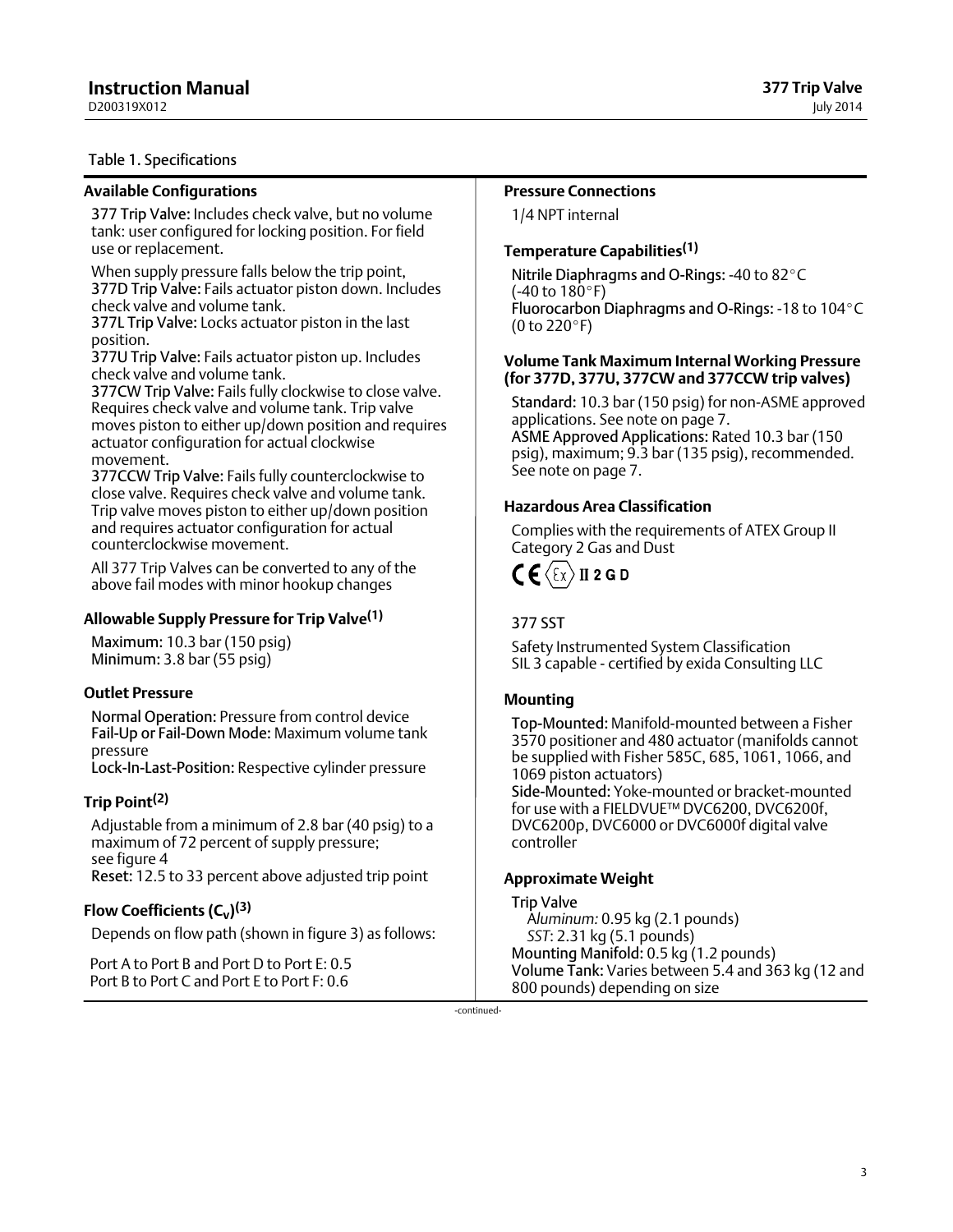#### <span id="page-3-0"></span>Table [1.](#page-2-0) Specifications (continued)

#### **Declaration of SEP**

Fisher Controls International LLC declares this product to be in compliance with Article 3 paragraph 3 of the Pressure Equipment Directive (PED) 97 / 23 / EC. It was designed and manufactured in accordance with Sound Engineering Practice (SEP) and cannot bear the CE marking related to PED compliance.

However, the product *may* bear the CE marking to indicate compliance with *other* applicable European Community Directives.

1. The pressure/temperature limits in this document and any applicable standard or code limitation should not be exceeded.<br>2. If the trip point is not specified, the trip point is factory set at 72 percent of supply pressu

Figure 4. Maximum Trip Point Settings



Installation

### **WARNING**

**Avoid personal injury from sudden release of process pressure. Before mounting the controller:**

- **Always wear protective clothing, gloves, and eyewear when performing any installation operations to avoid personal injury.**
- **Overpressuring any system component could result in personal injury or property damage due to fire and explosion caused by venting or leakage of the supply medium. To avoid such injury or damage, provide suitable pressure‐relief or pressure‐limiting devices if the supply pressure is capable of exceeding the maximum allowable pressure of the system component.**
- **Check with your process or safety engineer for any additional measures that must be taken to protect against process media.**
- **If installing into an existing application, also refer to the WARNING at the beginning of the Maintenance section in this instruction manual.**

The 377 trip valve is normally ordered as part of a control valve assembly. Follow the procedure in the appropriate valve body and actuator instruction manual when installing the control valve in the piping.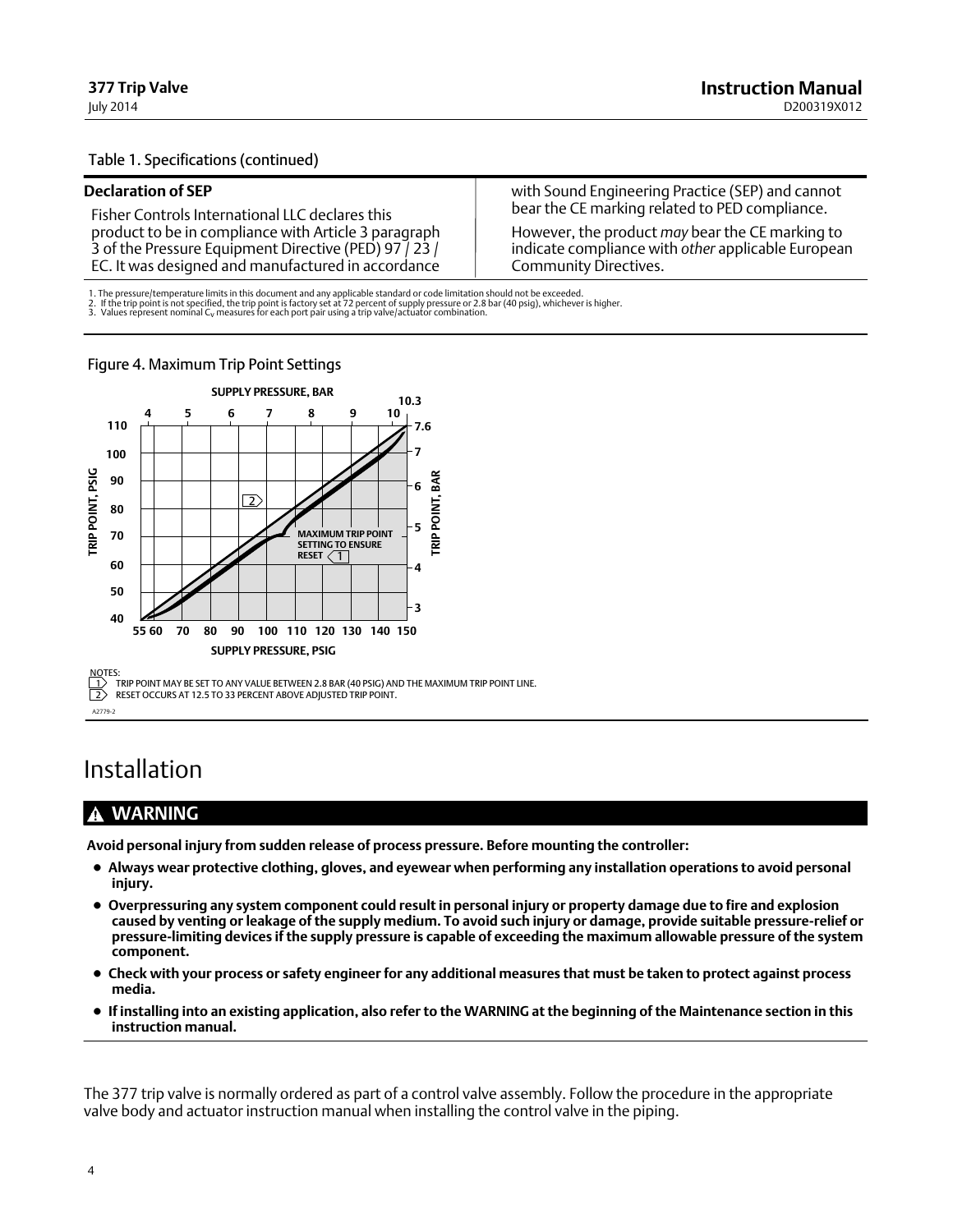If the 377 trip valve is shipped separately from the control valve assembly, the installation procedure depends upon the type of actuator and accessory equipment required for the individual control valve system. Install any accessory equipment in the control valve system so that the overall functioning of the specified trip valve pressure line connections is not disrupted. Figures [7](#page-9-0), [8,](#page-10-0) and [9](#page-11-0) are schematics showing the pressure line connections for each of the three possible fail‐mode configurations of the trip valve.

### **CAUTION**

**377 trip valves are leak tested to ensure that the intended actuator fail mode is maintained upon loss of supply pressure. Control system accessories, such as volume boosters with hard seats, compromise the integrity of the entire system due to leakage. Therefore, using control system accessories, such as volume boosters, between the trip valve and the actuator is not recommended. If this cannot be avoided and a volume booster is required, a volume booster designed for tight shutoff, such as the Fisher 2625, provides a higher probability of control system integrity. Refer to figures 5 and [6](#page-5-0) for proper installation of 377 trip valves with 2625 volume boosters.**



Figure 5. Fisher 2625 Volume Booster used with 377U or 377D Trip Valve

NOTES:

 $\ket{1}$  THE HOOK UP OF PORT C AND F ARE REVERSED FOR 377D.

2. 3/4 NPT CHECK VALVE, 1/2 OR 3/4 NPT PIPING, AND 1/2‐INCH (OUTSIDE DIAMETER) COIL TUBING FOR THE VOLUME TANK ARE REQUIRED.

3. THE SUPPLY PRESSURE REGULATOR SPECIFIED MUST HAVE ADEQUATE CAPACITY FOR 2625 BOOSTERS. ALSO, IF THE 2625 BOOSTER IS TO BE NIPPLE MOUNTED, THE BOOSTER MUST BE MOUNTED TO A 1/2 NPT OR LARGER CYLINDER CONNECTION. SOME SMALLER CYLINDERS CANNOT BE TAPPED THIS LARGE; CONTACT YOUR EMERSON PROCESS MANAGEMENT SALES OFFICE FOR AVAILABILITY ON SPECIFIC TYPES AND SIZES.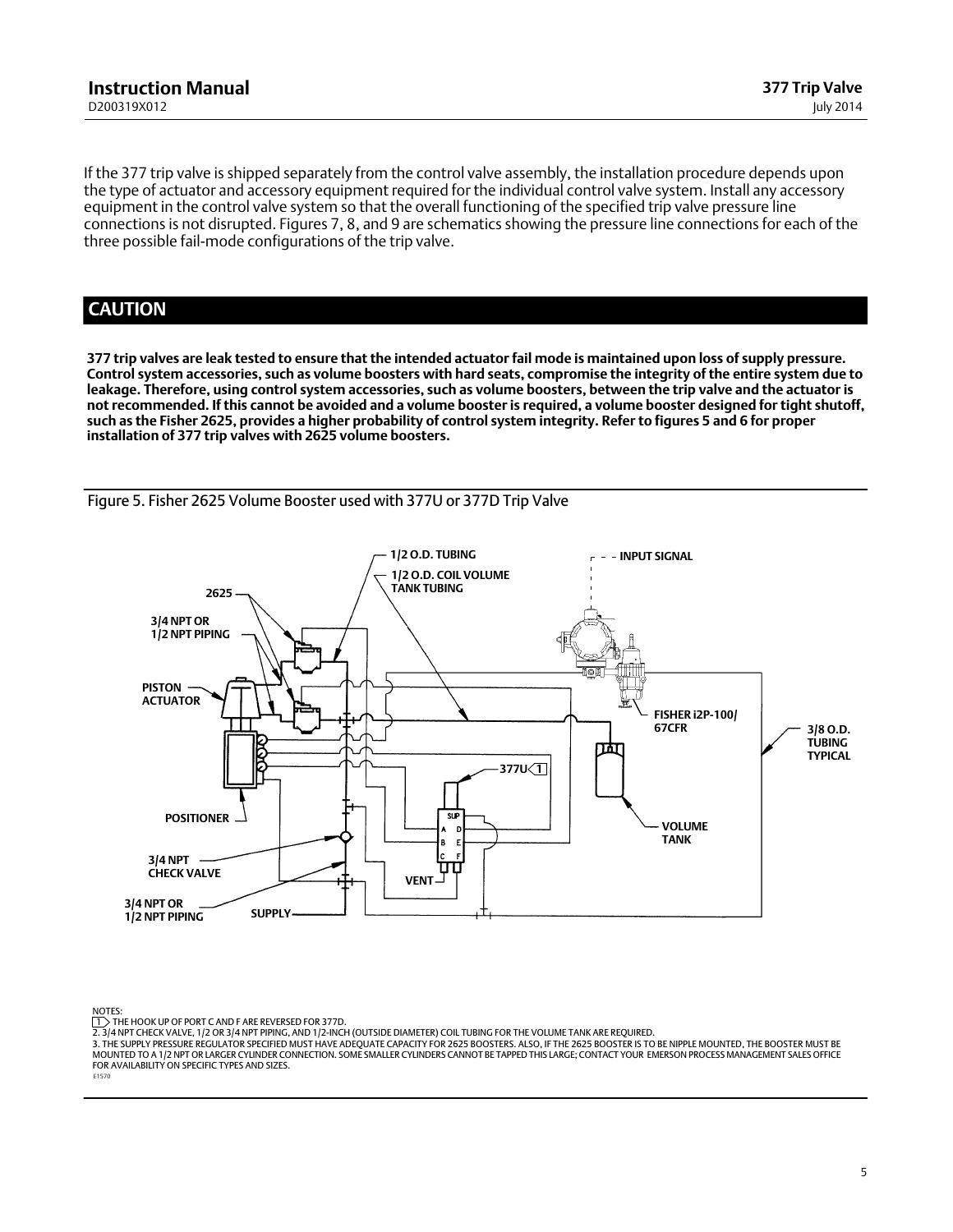

<span id="page-5-0"></span>Figure 6. Fisher 2625 Volume Booster used with 377L Trip Valve

NOTES:

2. THE SUPPLY PRESSURE REGULATOR SPECIFIED MUST HAVE ADEQUATE CAPACITY FOR 2625 BOOSTERS. ALSO, IF THE 2625 BOOSTER IS TO BE NIPPLE MOUNTED, THE BOOSTER MUST BE MOUNTED TO A 1/2 NPT OR LARGER CYLINDER CONNECTION. SOME SMALLER CYLINDERS CANNOT BE TAPPED THIS LARGE; CONTACT YOUR EMERSON PROCESS MANAGEMENT SALES OFFICE FOR AVAILABILITY ON SPECIFIC TYPES AND SIZES.

E1571

### Supply Pressure Requirements

### **WARNING**

**Severe personal injury or property damage may occur if the instrument air supply is not clean, dry, and oil free. While use and regular maintenance of of a filter that removes particles larger than 40 micrometers in diameter will suffice in most applications, check with an Emerson Process Management field office and instrument industry air quality standards for use with corrosive gas or if you are unsure about the proper amount or method of air filtration or filter maintenance.**

A supply regulator, if used, must have a flow capacity greater than the required combined capacity of the trip valve and actuator. In order to ensure proper selection of a supply regulator, be sure the  $C_v$  value of the regulator is greater than the appropriate flow path  $C_v$  value listed in table [1](#page-2-0) for the trip valve. A regulator with insufficient capacity may allow supply pressure to droop, which can cause the trip valve to trip again and begin a trip-reset cycle. An example of an appropriate supply regulator to use with a 377 trip valve is a 64 regulator; its capacity is usually great enough to meet the demands of most trip valve/actuator combinations. Determine the requirements of your trip valve/actuator combination for proper selection of a supply regulator.

<sup>1. 3/4</sup> NPT CHECK VALVE AND 1/2 OR 3/4 NPT PIPING ARE REQUIRED.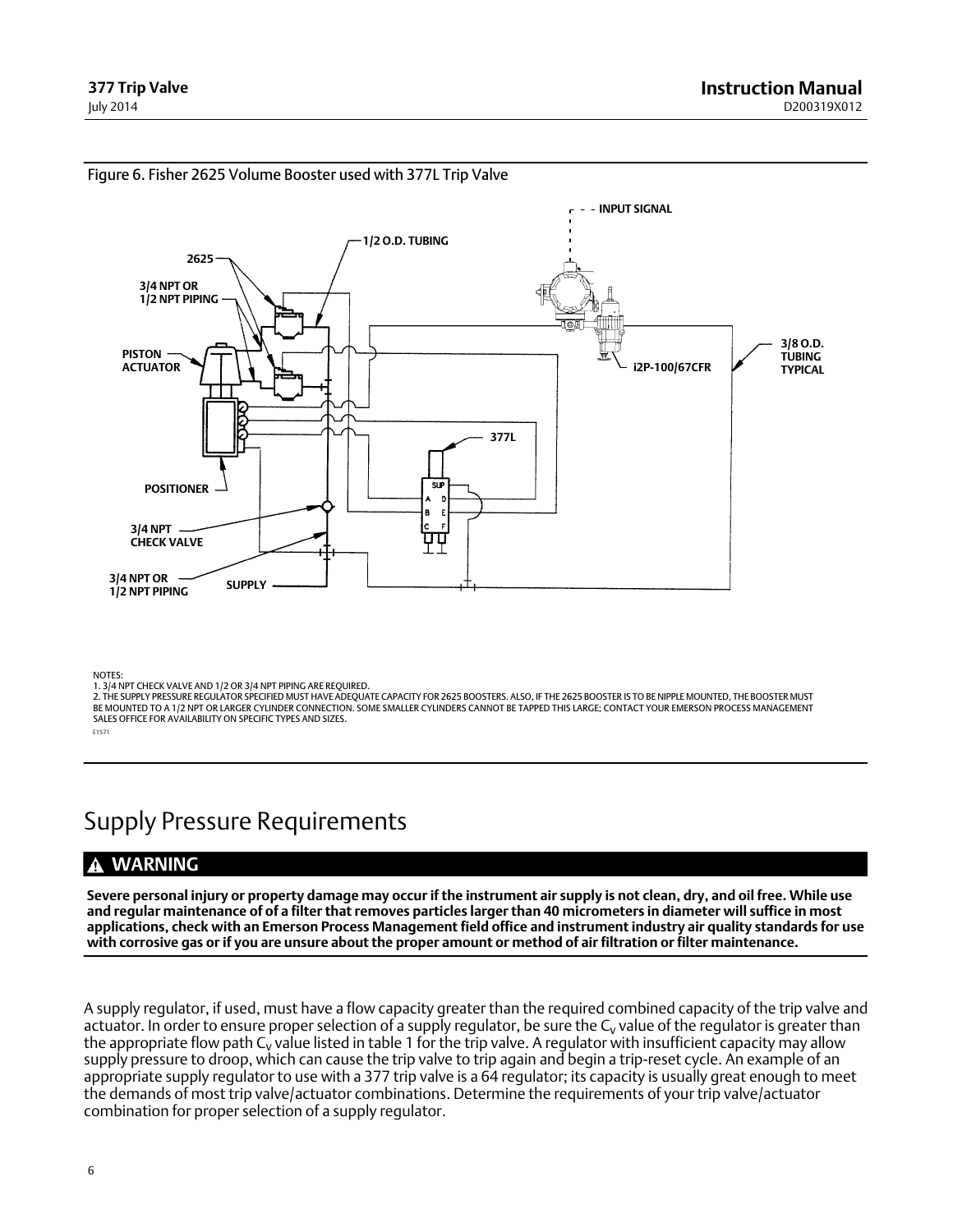#### <span id="page-6-0"></span>**Note**

During normal operation, an adequately sized supply regulator maintains a greater supply pressure than the pressure demand of the trip valve and control devices. However, if the normal actuator piston position is not relatively close to the actuator piston fail position during startup, or during the restoration of supply pressure, the regulator supply pressure may droop and cause the trip valve to trip again and begin a trip‐reset cycle. To prevent this, perform the following steps:

- 1. Adjust the instrument (control device) pressure to position the actuator piston as it is positioned in the fail mode.
- 2. Restore the supply pressure to the normal operating range.
- 3. Manually reset the instrument pressure for normal operation.

### **WARNING**

**If a flammable or hazardous gas is used as the supply pressure medium, personal injury or property damage could result from fire or explosion of accumulated gas or from contact with hazardous gas. The positioner/ actuator assembly does not** form a gas-tight seal, and when the assembly is enclosed, a remote vent line, adequate ventilation, and necessary safety **measures should be used. However, a remote vent pipe alone cannot be relied upon to remove all hazardous gas. Vent line piping should comply with local and regional codes and should be as short as possible with adequate inside diameter and few bends to reduce case pressure buildup.**

#### **Note**

To ensure trip system integrity upon loss of supply pressure, a 377D or 377U trip system requires a volume tank and check valve as shown in figures [7](#page-9-0) and [9.](#page-11-0)

State and local regulations may require the use of ASME approved volume tanks. Determine requirements and applicable regulations for proper volume tank selection.

For ASME approved applications, the volume tank is rated at 10.3 bar (150 psig) internal working pressure, and has a safety valve with a 10.3 bar (150 psig) set pressure mounted on the volume tank for pressure relief. Avoid supply pressure too near the safety valve set pressure. To ensure safety valve seat tightness and longevity, the recommended maximum supply pressure is 9.3 bar (135 psig).

Standard volume tanks supplied in Europe must conform to Directive 2009/105/EC for simple pressure vessels. The maximum pressure rating is stated on the tank.

For standard applications (not ASME approved), a DOT tank is used. This tank is rated at 14.5 bar (240 psig) in LP service. When used with air, the rating should be considered to be 10.3 bar (150 psig), consistent with the maximum pressure allowed for the 377 trip valve.

- 1. Before installing the trip valve, inspect it to be sure it is free of any foreign material.
- 2. Be sure all connecting tubing is free of foreign material.
- 3. Use acceptable piping practices when installing the trip valve. Coat all external threaded connections with a pipe compound.

### **CAUTION**

**To avoid damage and possible operational impairment to the trip valve, be careful not to get excessive pipe compound on the connections. Excess compound could result in improper pilot and cylinder valve operation.**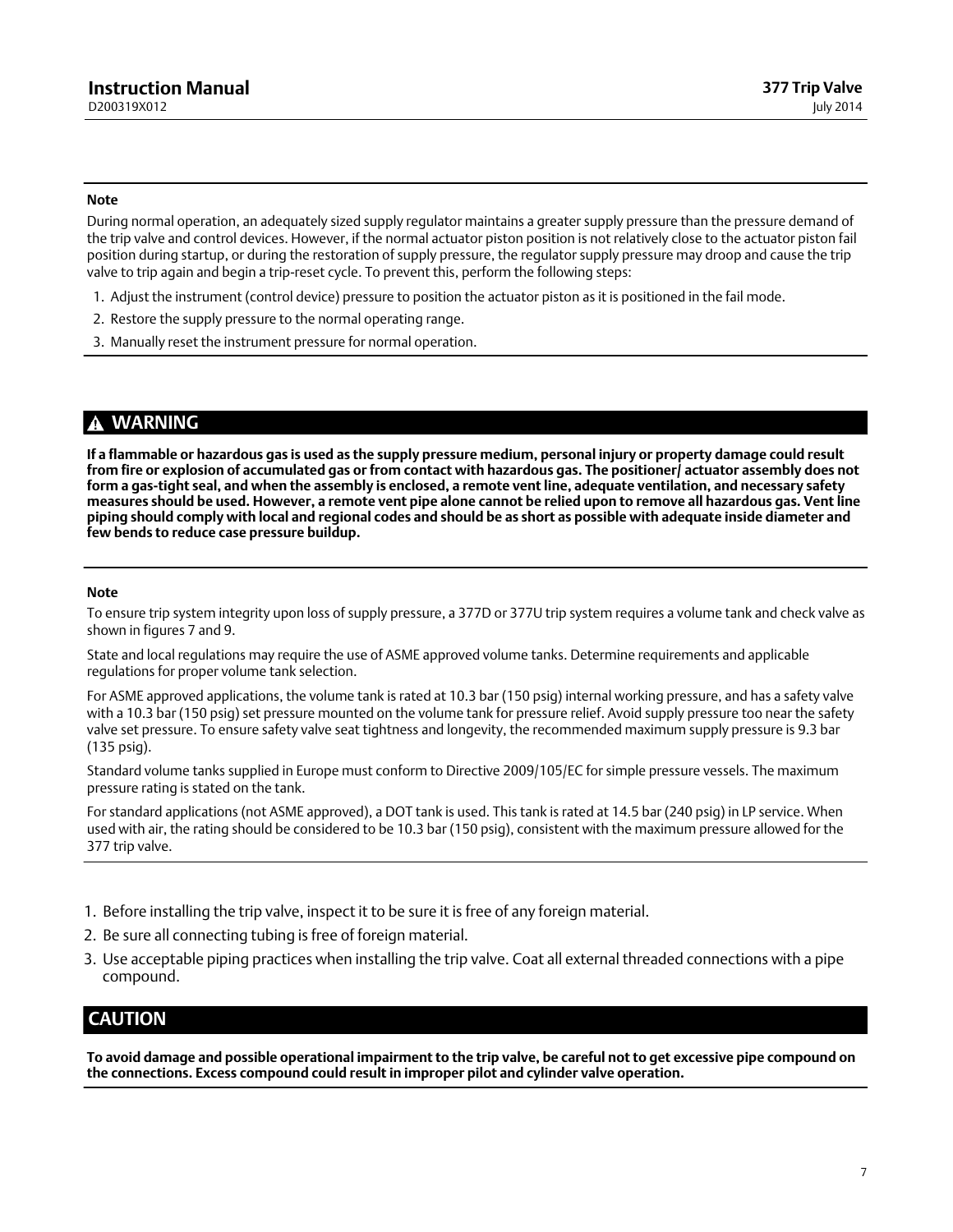### <span id="page-7-0"></span>**CAUTION**

**To ensure the integrity of control systems utilizing a 2625 volume booster in conjunction with a 377 trip valve, apply supply pressure to the volume booster and to the volume tank (volume tank not required on 377L trip valve) through a check valve. Failure to install the check valve properly will allow the cylinder pressure to bleed back through the open volume booster supply port upon loss of supply pressure. The actuator may not fail as intended.**

### **WARNING**

**Personal injury or property damage could result from bursting of parts due to temperature fluctuations or extreme heat. If temperature fluctuations or extreme heat cannot be avoided, use a relief valve to protect the volume tank.**

- 4. Read the following information before making pressure connections:
	- a. Trip valve port A must receive the operating pressure that is intended for the top of the actuator cylinder. Depending on the actuator type and accessories being used, this operating pressure will be from a valve positioner or switching solenoid.
	- b. Trip valve port B must provide operating pressure to the top of the actuator cylinder. Depending on the actuator type and accessories being used, connect this port to the manifold assembly, to the top of the cylinder, or to the cylinder connection on the hydraulic snubber (if one is used).
	- c. Trip valve port C must provide a fail‐mode outlet for the operating pressure to or from the top of the actuator cylinder. For the fail‐down mode, connect this port to the volume tank. For the fail‐up mode, vent this port to atmosphere. For the lock‐in‐last‐position mode, plug this port.
	- d. Trip valve port D must receive the operating pressure that is intended for the bottom of the actuator cylinder. Depending on the actuator type and accessories being used, this operating pressure will be from a valve positioner or switching solenoid.
	- e. Trip valve port E must provide operating pressure to the bottom of the actuator cylinder. Always connect this port to the bottom of the actuator cylinder.
	- f. Trip valve port F must provide a fail‐mode outlet for the operating pressure to or from the bottom of the actuator cylinder. For the fail‐down mode, vent this port to atmosphere. For the fail‐up mode, connect this port to the volume tank. For the lock‐in‐last‐position mode, plug this port.

### Operating Information

### Calibration

This calibration procedure assumes that the trip valve is mounted on the actuator (or other device) and that all piping and the appropriate volume tank (if necessary ) are installed. All key numbers refer to figure [10.](#page-18-0) For the appropriate fail-mode schematic, see figure [7](#page-9-0), [8](#page-10-0), or [9.](#page-11-0)

### **WARNING**

**The following procedure requires taking the trip valve out of service. To avoid personal injury and property damage by an uncontrolled process medium, provide some temporary means of control of the process medium while the trip valve is out of service.**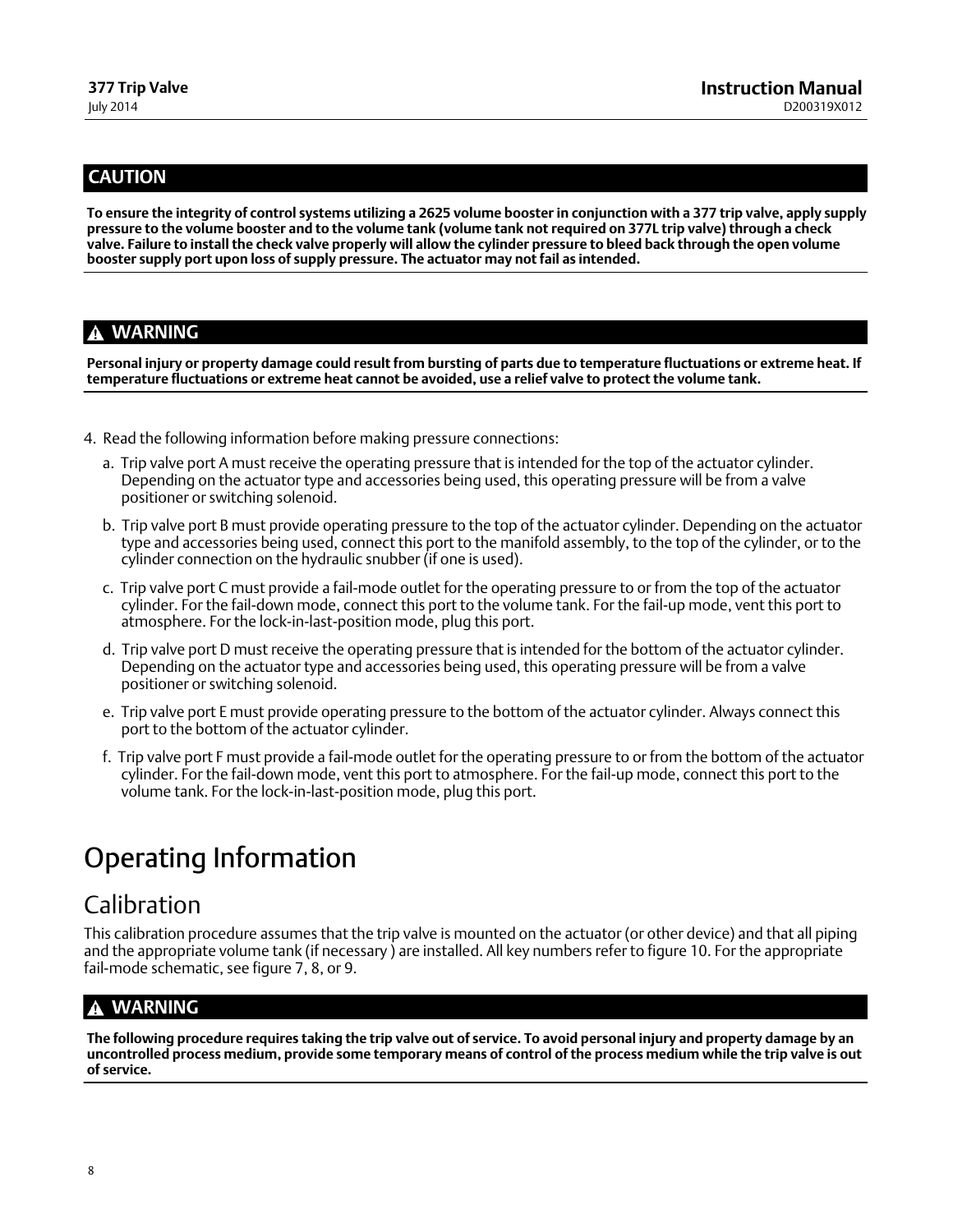- <span id="page-8-0"></span>1. Remove the adjusting screw cap (key 1).
- 2. Loosen the hex nut (key 3), and turn the set screw (key 2) counterclockwise until all loading is removed from the spring (key 6).
- 3. Connect an adequately sized gauge for the supply pressure reading to the supply line. To make the fail action more visible, adjust the control device signal so that actuator stem movement is visible when the trip valve is actuated.
- 4. For the lock‐in‐last‐position mode, remove the plugs from ports C and F.
- 5. Set the supply pressure at the required trip point pressure (refer to table 1 for the trip point limits).

#### **Note**

For proper calibration, completely back out the set screw (key 2) until there is no spring compression. Then, set the trip point by turning the set screw clockwise to compress the spring.

- 6. Slowly turn the set screw clockwise to compress the spring until the trip valve trips. When the trip valve trips in the fail-up or fail-down mode, the actuator stem moves to the appropriate position. In the lock-in-last-position mode, the actuator stem does not move, however, air will be heard escaping from ports C and F. This is because pressure is being released from both sides of the actuator cylinder.
- 7. Tighten the hex nut (key 3), and install the adjusting screw cap (key 1).
- 8. For the lock‐in‐last‐position mode, reinstall the plugs in ports C and F.
- 9. Reset the control device for normal operation.

### Principle of Operation

### 377D Trip Valve

Figure [7](#page-9-0) illustrates trip valve operation in the fail‐down mode.

In normal operation, supply pressure loads the upper diaphragm of the trip valve. The valve plug spring keeps the exhaust port closed. Supply pressure also loads the lower diaphragm through the restriction, causing the plug assemblies to move down and isolate ports C and F while connecting port A to B and port D to E. Normal actuator control pressure from the control device is applied to the top of the cylinder through ports A and B and to the bottom of the cylinder through ports D and E. A volume tank is charged to the maximum supply pressure through a check valve. The check valve maintains maximum supply pressure in the volume tank if the supply pressure drops.

When the supply pressure falls below the trip point, the exhaust port opens venting the supply pressure that is loading the lower diaphragm. This causes the upper ports of the plug assemblies to close and disconnect normal pressure from the control device to the actuator.

Volume tank pressure is then applied through ports C and B to the top of the actuator cylinder, while pressure in the bottom of the actuator cylinder is vented through ports E and F. The pressure imbalance created forces the actuator piston down.

When supply pressure is restored, it again loads the upper and lower diaphragms causing the trip valve to reset. The exhaust port closes, the upper ports of the plug assemblies open, and the lower ports close. Normal actuator control pressure from the control device is restored through ports A and B and ports D and E. The check valve opens and recharges the volume tank to the maximum supply pressure.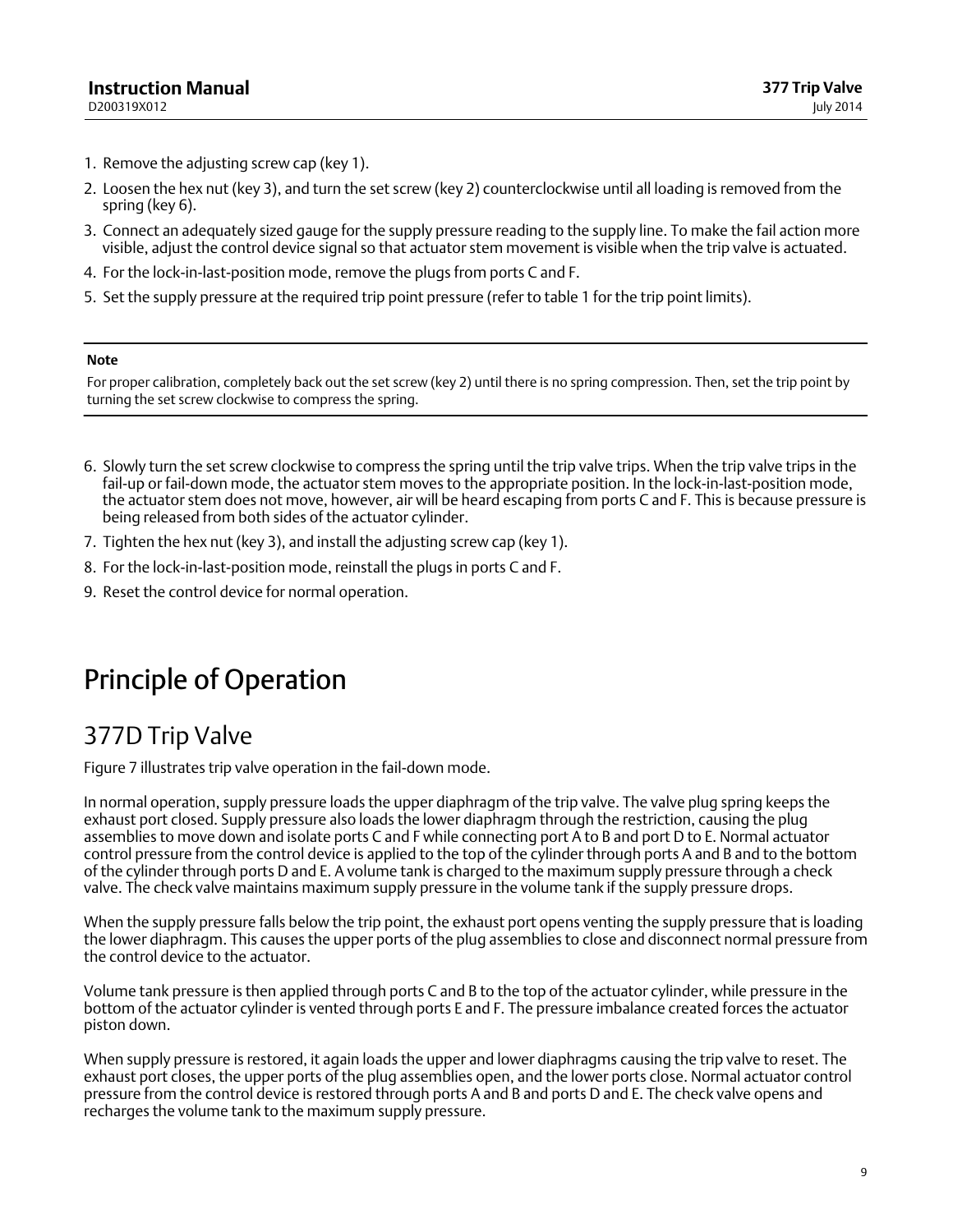

### <span id="page-9-0"></span>Figure 7. Fisher 377D Trip Valve Shown in Tripped Condition

### 377L Trip Valve

Figure [8](#page-10-0) illustrates trip valve operation in the lock‐in‐last‐position mode.

When supply pressure falls below the trip point, the exhaust port opens venting supply pressure from the lower diaphragm. This causes the upper ports of the plug assemblies to close and the lower ports to open. Because ports C and F are plugged, no pressure change occurs on either side of the actuator piston and the piston is pressure‐locked in position. No volume tank is necessary in this mode.

When supply pressure is restored, the plug assemblies move back into the normal operating position. Supply pressure from the control device is applied to the actuator through ports A and B and ports D and E.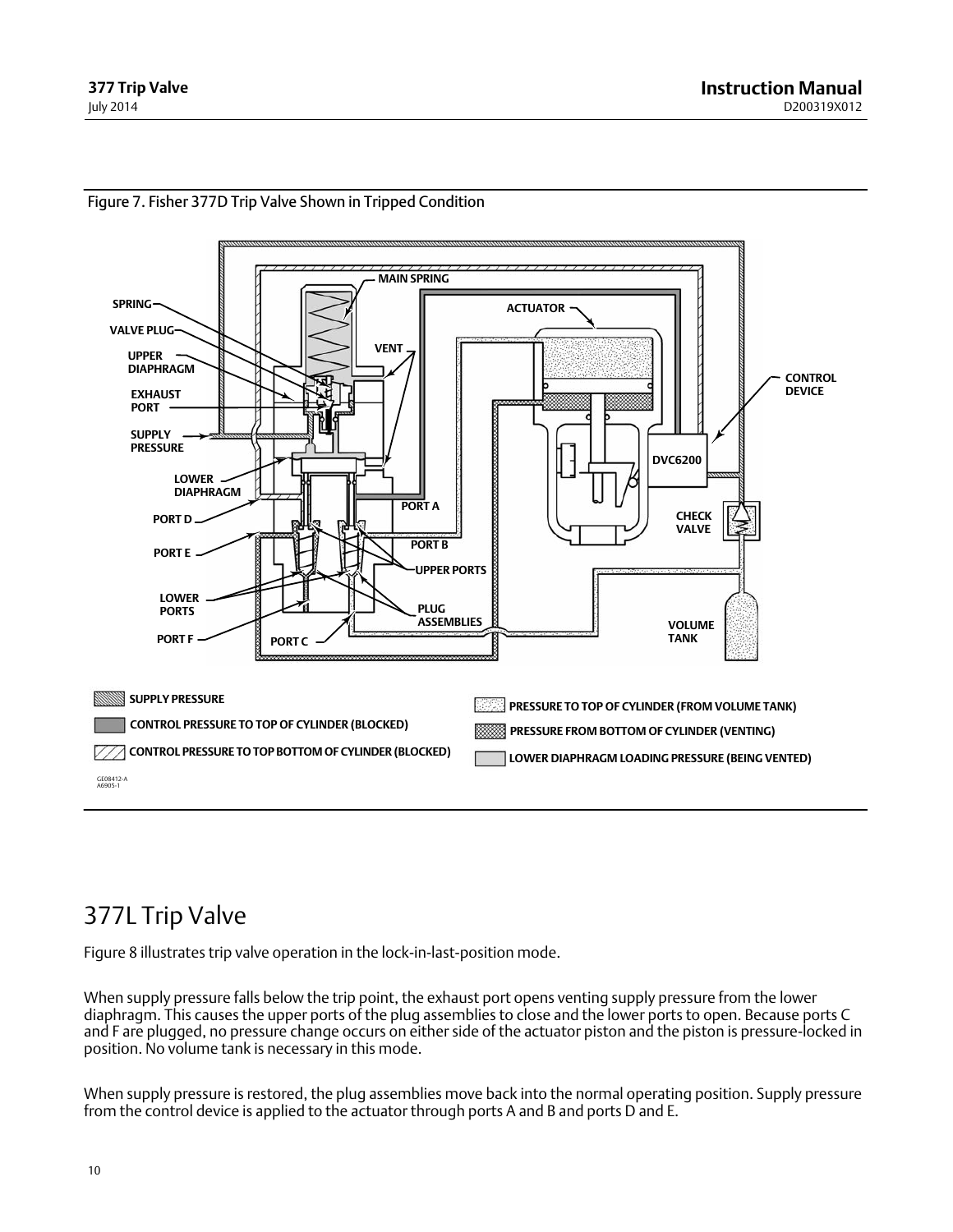

### <span id="page-10-0"></span>Figure 8. Fisher 377L Trip Valve Shown in Tripped Condition

### 377U Trip Valve

Figure [9](#page-11-0) illustrates trip valve operation in the fail‐up mode. The fail‐up mode of operation is similar to the fail‐down mode of operation except that the connections to port C and F are reversed. When supply pressure falls below the trip point, the top of the actuator cylinder vents, and volume tank pressure loads the bottom of the actuator cylinder. The pressure imbalance created forces the actuator piston up.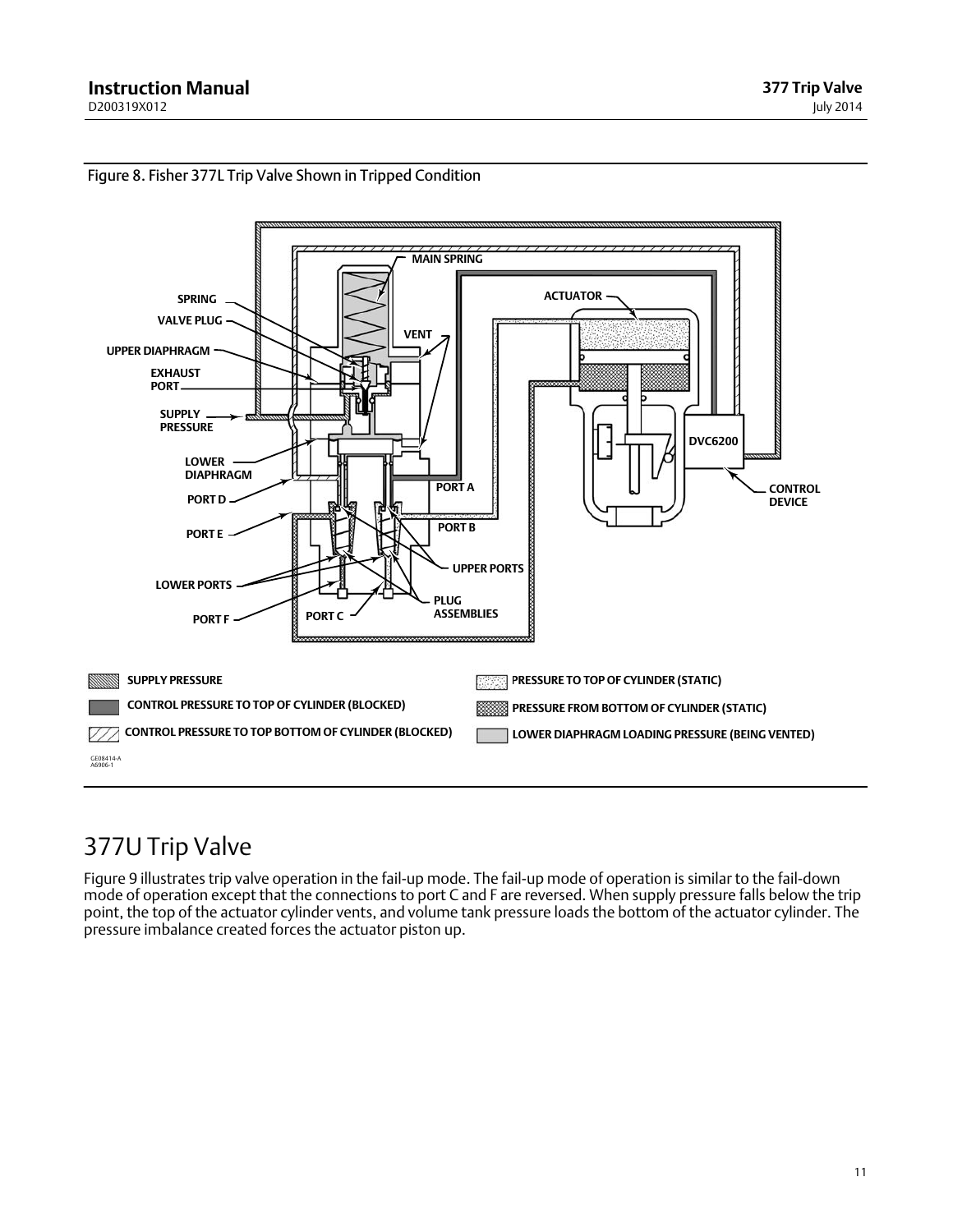<span id="page-11-0"></span>



### Maintenance

Trip valve parts are subject to normal wear so the trip valve must be actuated periodically to determine if it is working properly. If the trip valve does not work properly, use the following procedures to inspect and repair or replace parts as necessary. The frequency of inspection and repair or replacement depends upon the severity of service conditions. Be sure to note the location of all pressure connections to ensure proper trip valve installation upon reassembly, or use the installation procedures in this instruction manual. All key numbers refer to figure [10](#page-18-0) unless otherwise indicated.

### **WARNING**

**Avoid personal injury or property damage from sudden release of process pressure or bursting of parts. Before performing any maintenance operations:**

- **Always wear protective clothing, gloves, and eyewear when performing any maintenance operations to avoid personal injury.**
- **Do not remove the actuator from the valve while the valve is still pressurized.**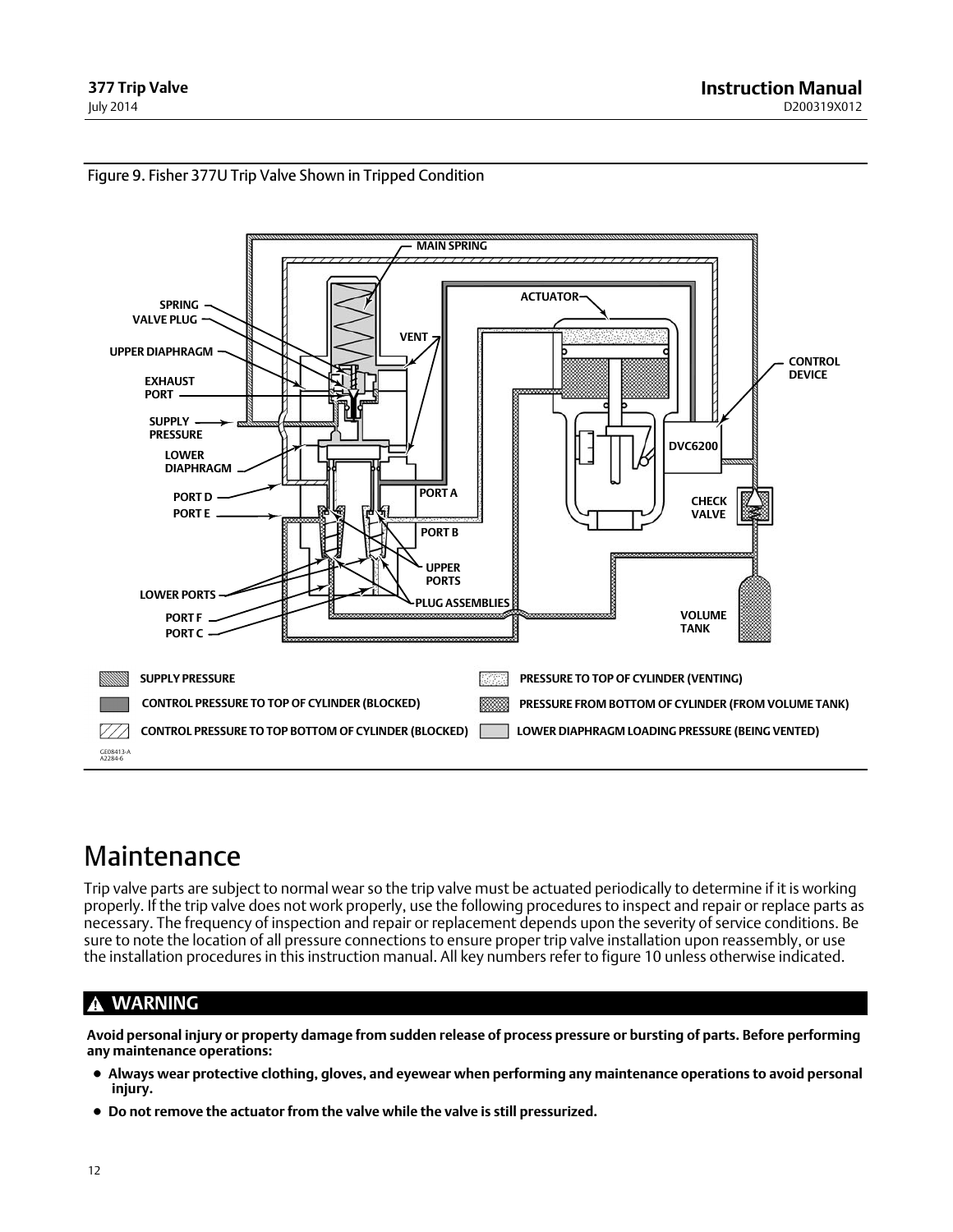- <span id="page-12-0"></span> **Disconnect any operating lines providing air pressure, electric power, or a control signal to the actuator. Be sure the actuator cannot suddenly open or close the valve.**
- **Use bypass valves or completely shut off the process to isolate the valve from process pressure. Relieve process pressure from both sides of the valve. Drain the process media from both sides of the valve.**
- **Vent the power actuator loading pressure and relieve any actuator spring precompression.**
- **Use lock‐out procedures to be sure that the above measures stay in effect while you work on the equipment.**
- **Check with your process or safety engineer for any additional measures that must be taken to protect against process media.**

### Periodic Operational Check

### **WARNING**

**The following procedure requires taking the trip valve out of service. To avoid personal injury and property damage by uncontrolled process medium, provide some temporary means of control of the process medium while the trip valve is out of service.**

- 1. Isolate the actuator/valve assembly from the process loop.
- 2. Provide a means of monitoring the supply pressure input to the trip valve.
- 3. Starting with normal supply pressure applied to the trip valve, slowly reduce the supply pressure until the trip valve trips. The trip valve should trip at the pressure set during the calibration procedures.
- 4. Increase the supply pressure until the trip valve resets. This should occur at a supply pressure 12.5 to 33 percent above the trip point.
- 5. If the trip valve fails to trip and reset at the calibrated settings, refer to the calibration procedures.
- 6. If the trip valve will not calibrate, continue with the following maintenance procedures.

### Trip Valve Part Replacement Procedures

### **WARNING**

**Refer to the WARNING at the beginning of the Maintenance Section in this instruction manual.**

Isolate the control valve from the line pressure, release pressure from both sides of the valve body, and drain the process media from both sides of the valve. If using a power actuator, also shut off all pressure lines to the power actuator, release all pressure from the actuator. Use lock‐out procedures to be sure that the above measures stay in effect while you work on the equipment.

### Replacing Diaphragms and Valve Plug Parts

### **CAUTION**

**Care must be taken during the following procedure to prevent damage to the upper diaphragm.**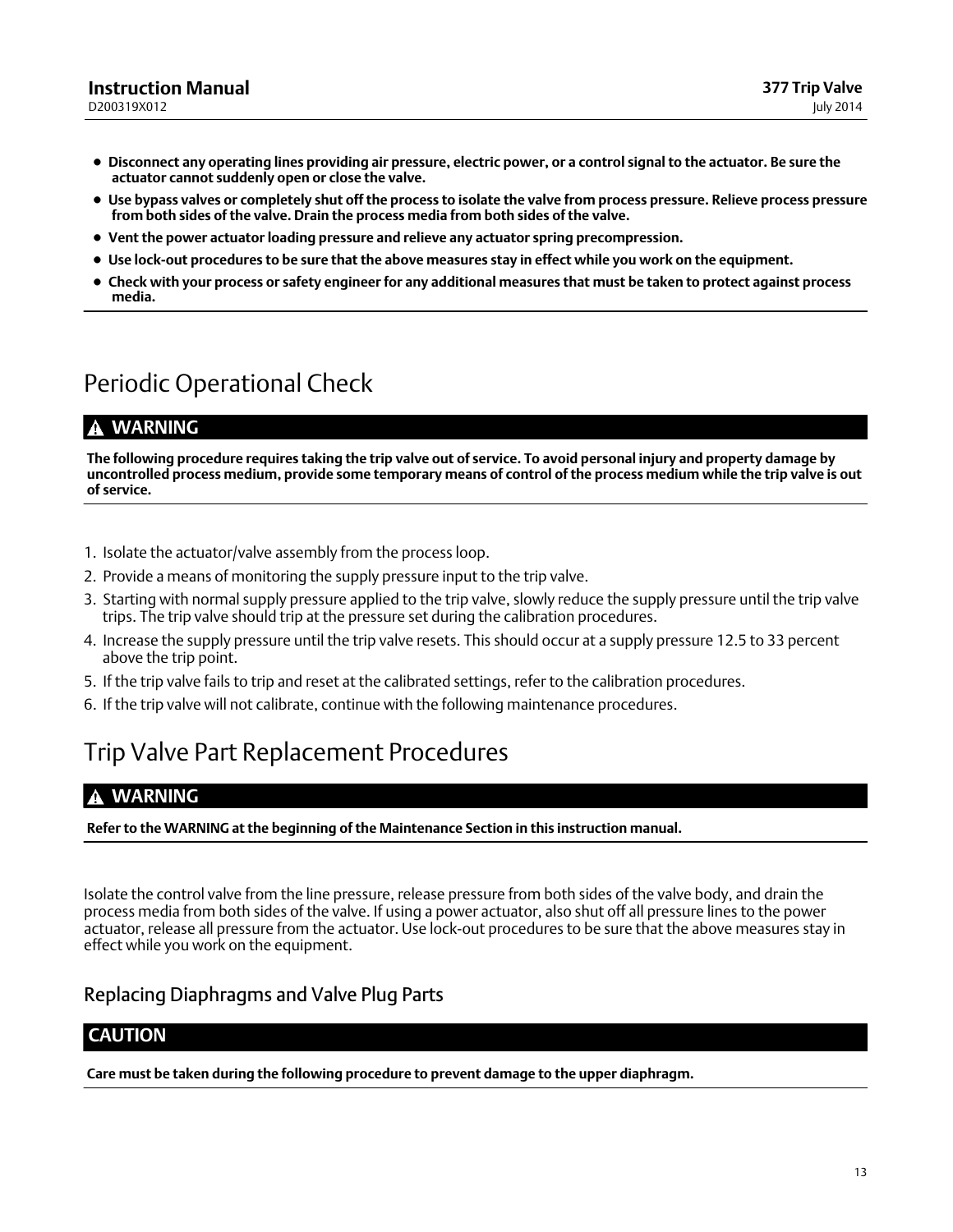- <span id="page-13-0"></span>1. Remove the adjusting screw cap (key 1), and loosen the hex nut (key 3) that locks the set screw (key 2). Loosen the set screw to remove all spring compression.
- 2. Remove the cap screws (key 7, not shown) from the spring case, and lift off the body assembly (key 16) and attached parts from the trip valve body (key 21). Note the orientation of the vent and supply connections to the body (see figure [1](#page-0-0)).
- 3. Remove the cap screws (key 20, not shown) and separate the diaphragm (key 17), diaphragm spacer (key 19), and the pusher plate (key 18) from the rest of the body assembly. Lift off the spring case (key 4), travel stop (key 75, aluminum housing only), upper spring seat (key 5), and spring (key 6).
- 4. Take out the upper diaphragm assembly (keys 8, 9, 10, 11, 12, 13, 14, and 15).
- 5. Carefully unscrew the spring seat (key 9) from the upper diaphragm retainer (key 13). Be careful not to lose the valve plug (key 14), valve guide (key 8), and spring (key 10). Also be careful not to damage the upper diaphragm (key 12).
- 6. Inspect the upper diaphragm, valve plug, body assembly, and O‐ring (key 15) for nicks, scratches, or cuts that could cause leakage. Replace parts as necessary. Make sure the O‐ring (key 15) is properly lubricated (key 77) to avoid leakage past the O‐ring.
- 7. With the spring (key 10), spring seat (key 9), valve plug (key 13), valve guide (key 8), diaphragm washer (key 11), and upper diaphragm (key 12) in place, screw the upper diaphragm retainer (key 13) and spring seat (key 9) together, being careful not to damage the diaphragm.
- 8. Inspect the lower diaphragm (key 17) and pusher plate (key 18), and replace them if damaged or excessively worn.
- 9. Place the upper diaphragm assembly (keys 8, 9, 10, 11, 12, 13, 14, and 15), travel stop (key 75, aluminum housing only), spring (key 6), upper spring seat (key 5), diaphragm spacer (key 19), pusher plate (key 18), and diaphragm (key 17) onto the body assembly (key 16). Secure the body assembly parts to the spring case (key 4) with the cap screws (key 20). Position the supply and vent connections as noted in step 2.
- 10. Note the orientation of the supply connection to the body (see figure [1](#page-0-0)). Attach the assembly, from step 9, to the body (key 21) with the cap screws (key 7, not shown). Tighten the screws.
- 11. Refer to the installation and calibration procedures.

### Replacing Stem/Plug Assembly Parts

- 1. Remove the cap screws (key 76, not shown) from the body (key 21), and remove the manifold (key 73) and the stem/plug assemblies (keys 22, 23, 24, 26, and 27).
- 2. Inspect the upper and lower O‐rings (keys 23 and 26) for nicks or wear. If the lower O‐ring needs to be replaced, remove the O‐ring retainer screw (key 27) before installing the new O‐ring. The upper O‐ring simply slips over the end of the stem (key 22). Lightly lubricate O-rings (key 77) prior to reassembly.
- 3. Inspect the stem/plug assemblies, inspect the valve seats in the body (key 21), and replace any parts if necessary.
- 4. When stem/plug assembly maintenance procedures are complete, carefully slide the stem/plug assemblies (keys 22, 23, 24, 26, and 27) and springs (key 25) into the body. Attach the manifold (key 73) to the bottom of the body (key 21), and tighten the screws (key 76).
- 5. Refer to the installation and calibration procedures.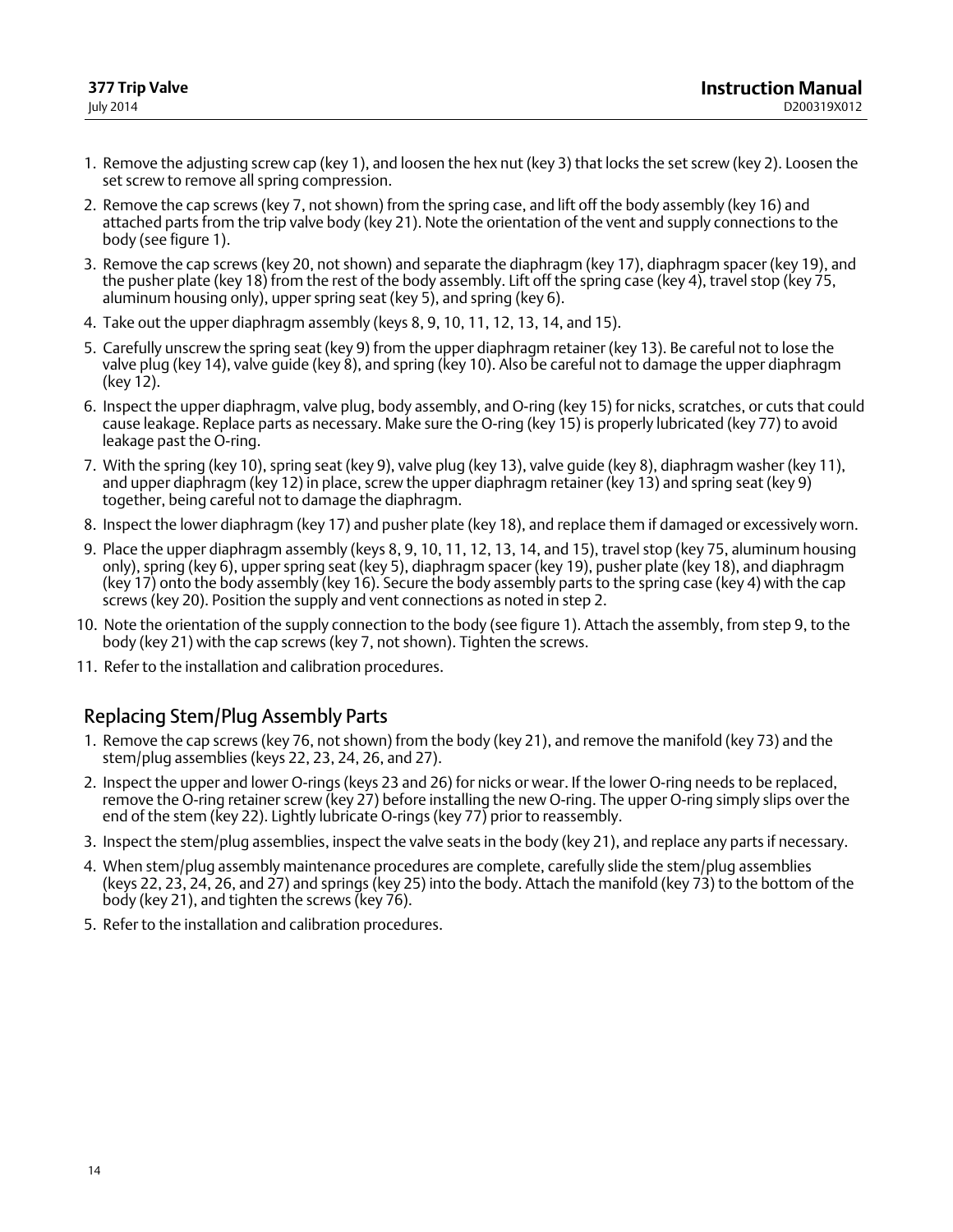### <span id="page-14-0"></span>Parts Ordering

When corresponding with your Emerson Process Management sales office about this equipment, always refer to the trip valve serial number which is located on the nameplate. Refer to table 2 for common parts. Contact your Emerson Process Management sales office if part numbers are needed.

### **WARNING**

**Use only genuine Fisher replacement parts. Components that are not supplied by Emerson Process Management should not, under any circumstances, be used in any Fisher trip valve. Use of components not supplied by Emerson Process Management may void your warranty, might adversely affect the performance of the instrument, and could cause personal injury and property damage.**

### Parts Kits

| Description                                                  | Part Number |
|--------------------------------------------------------------|-------------|
| Repair Kit                                                   |             |
| Kit include valve plugs, stems, plug assemblies, and nitrile |             |
| diaphragms, O-rings, and gasket (keys 12, 14, 15, 17, 22,    |             |
| 23, 24, 26, 29, 63, 74, and 89).                             |             |
| Aluminum Construction                                        | R377X000012 |
| <b>Stainless Construction</b>                                | R377X000032 |

### Parts List

### Table 2. Common Parts

| <b>KEY</b><br><b>NUMBER</b> | <b>DESCRIPTION</b>    | <b>QUANTITY</b><br><b>REQUIRED</b> | <b>MATERIAL</b>                                    |                                        |  |
|-----------------------------|-----------------------|------------------------------------|----------------------------------------------------|----------------------------------------|--|
|                             |                       |                                    | <b>Trip Valve Construction</b>                     |                                        |  |
|                             |                       |                                    | <b>Aluminum</b>                                    | <b>Stainless Steel</b>                 |  |
|                             | Adjusting screw cap   |                                    | Plastic                                            | Plastic                                |  |
| 2                           | Set screw             |                                    | Pl steel                                           | S31600 (316 SST)                       |  |
| 3                           | Hex nut               |                                    | Pl steel                                           | S31600                                 |  |
| 4                           | Spring case           |                                    | Aluminum                                           | CF3M SST casting<br>(316L SST, cast)   |  |
| 5                           | Upper spring seat     |                                    | Pl steel                                           | S31600                                 |  |
| 6                           | Spring                |                                    | Pl steel                                           | S30200 (302 SST)                       |  |
| 7                           | Cap screw (not shown) | $\overline{4}$                     | Pl steel                                           | S31600                                 |  |
| 8                           | Valve guide           |                                    | Anodized aluminum/TFE                              | S31603 (316L SST)                      |  |
| 9                           | Spring, seat          |                                    | Aluminum                                           | Stainless steel                        |  |
| 10                          | Spring                |                                    | Pl steel                                           | S30200                                 |  |
| 11                          | Diaphragm washer      |                                    | Aluminum                                           | Stainless steel                        |  |
| 12                          | Diaphragm             |                                    | Nitrile $(1)$<br>Fluorocarbon                      | Nitrile <sup>(1)</sup><br>Fluorocarbon |  |
| 13                          | Diaphragm retainer    |                                    | Anodized aluminum/TFE                              | S31603                                 |  |
| 14                          | Valve plug            |                                    | Brass/nitrile <sup>(1)</sup><br>Brass/fluorocarbon | SST/nitrile(1)<br>SST/fluorocarbon     |  |
| 1. Included in Repair Kit   |                       |                                    |                                                    |                                        |  |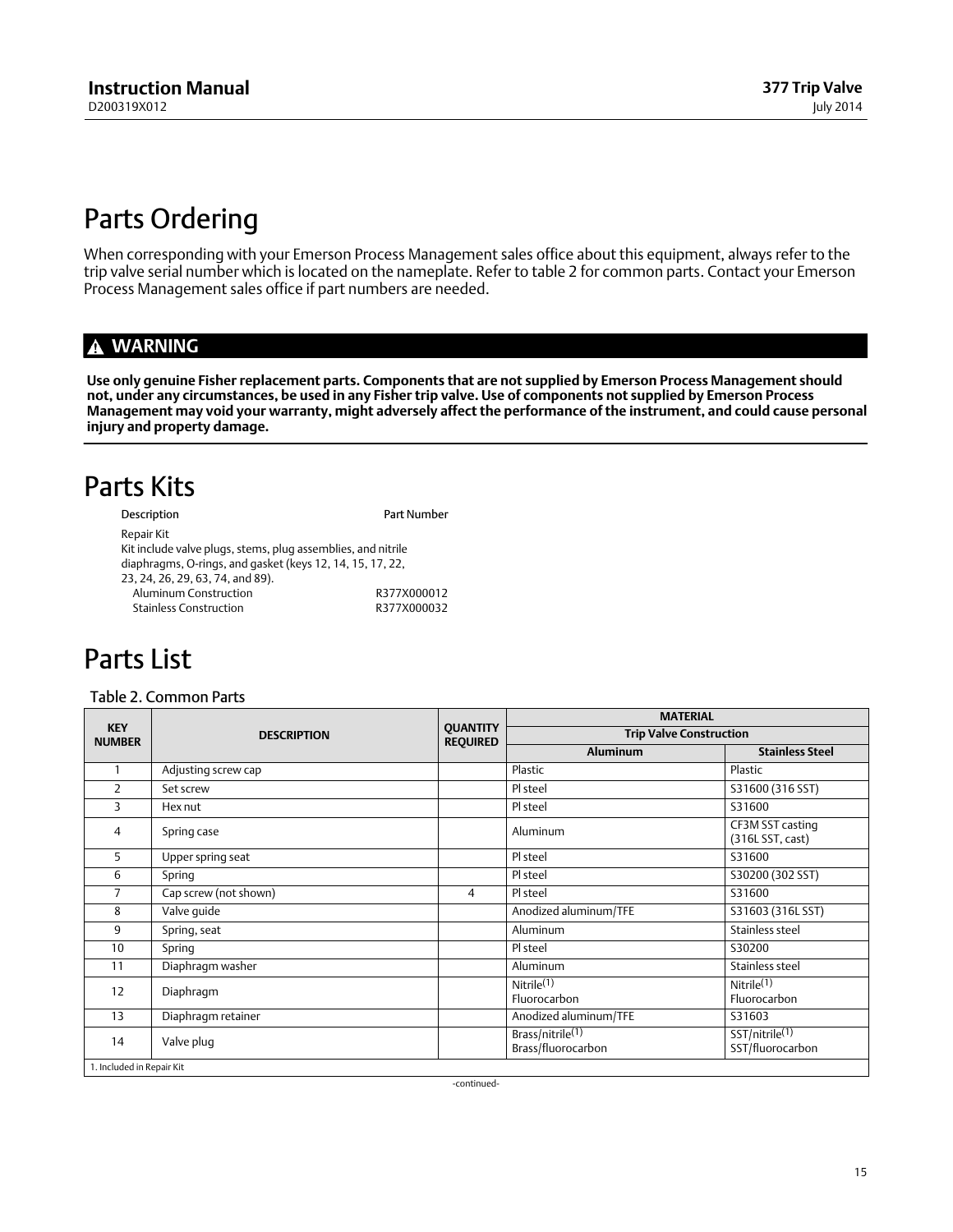### Table [2.](#page-14-0) Common Parts (continued)

| <b>KEY</b><br><b>NUMBER</b> | <b>DESCRIPTION</b>                                                                                          | <b>QUANTITY</b><br><b>REQUIRED</b>             | <b>PART MATERIAL</b>                                                        |                                           |  |
|-----------------------------|-------------------------------------------------------------------------------------------------------------|------------------------------------------------|-----------------------------------------------------------------------------|-------------------------------------------|--|
|                             |                                                                                                             |                                                | <b>Trip Valve Construction</b>                                              |                                           |  |
|                             |                                                                                                             |                                                | Aluminum                                                                    | <b>Stainless Steel</b>                    |  |
| 15                          | O-ring                                                                                                      |                                                | Nitrile <sup>(1)</sup><br>Fluorocarbon                                      | Nitrile <sup>(1)</sup><br>Fluorocarbon    |  |
| 16                          | Pilot body assembly                                                                                         |                                                | Aluminum/anodized aluminum                                                  | CF3M SST casting<br>(316L SST, cast)      |  |
| 17                          | Diaphragm                                                                                                   |                                                | Nitrile <sup>(1)</sup><br>Fluorocarbon                                      | Nitrile <sup>(1)</sup><br>Fluorocarbon    |  |
| 18                          | Pusher plate                                                                                                |                                                | Aluminum                                                                    | S31603 (316L SST)                         |  |
| 19                          | Diaphragm spacer                                                                                            |                                                | Aluminum                                                                    | CF3M SST casting                          |  |
| 20                          | Cap screw (not shown)                                                                                       | $\overline{4}$                                 | Pl steel                                                                    | S31600 (316 SST)                          |  |
| 21                          | Body                                                                                                        |                                                | Aluminum                                                                    | CF3M SST casting                          |  |
| 22                          | Stem(1)                                                                                                     | $\overline{2}$                                 | Stainless steel                                                             | S31603                                    |  |
| 23                          | O-ring                                                                                                      | $\overline{2}$                                 | Nitrile <sup>(1)</sup><br>Fluorocarbon                                      | Nitrile <sup>(1)</sup><br>Fluorocarbon    |  |
| 24                          | Plug assembly                                                                                               | $\overline{2}$                                 | Brass/chloroprene(1)<br>Brass/fluorocarbon                                  | S31603/chloroprene<br>S31603/fluorocarbon |  |
| 25                          | Spring                                                                                                      | $\overline{2}$                                 | Pl steel                                                                    | S30200 (302 SST)                          |  |
| 26                          | O-ring                                                                                                      | $\overline{2}$                                 | Nitrile <sup>(1)</sup><br>Fluorocarbon                                      | Nitrile <sup>(1)</sup><br>Fluorocarbon    |  |
| 27                          | O-ring retainer screw                                                                                       | $\overline{2}$                                 | Stainless steel                                                             | S30300 (303 SST)                          |  |
| 29                          | O-ring (top-mounted only)                                                                                   | $\overline{2}$                                 | Nitrile <sup>(1)</sup><br>Fluorocarbon                                      | Nitrile <sup>(1)</sup><br>Fluorocarbon    |  |
| 30                          | Cap screw<br>top mounted<br>voke mounted<br>bracket mounted                                                 | $\overline{2}$<br>$\mathbf{1}$<br>$\mathbf{1}$ | Pl steel                                                                    | Stainless steel                           |  |
| 31                          | Manifold assembly                                                                                           |                                                | Aluminum                                                                    | Aluminum                                  |  |
| 32                          | Cap screw (use w/manifold assembly)<br>(not shown)                                                          | $\overline{2}$                                 | Pl steel                                                                    | Stainless steel                           |  |
| 33                          | Cap screw (not shown)<br>voke mounted<br>bracket mounted                                                    |                                                | Steel                                                                       | Stainless steel                           |  |
| 34                          | Pipe plug (for 377L only) (not shown)                                                                       | $\overline{2}$                                 | Brass, use with all actuators except 1069<br>S31600, use with 1069 actuator | S31600                                    |  |
| 35                          | Pipe plug (boss or bracket mounted w/o manifold<br>assembly for 480-16 only) (not shown)                    |                                                | Pl steel                                                                    | Stainless steel                           |  |
| 36                          | Check valve, (for 377D, 377U 377CW<br>and 377CCW only) (not shown)<br>For use w/o 2625<br>For use with 2625 |                                                | Brass or S31600                                                             | S31600                                    |  |
|                             | Vent assembly (not shown)                                                                                   |                                                |                                                                             |                                           |  |
|                             | Top mounted 377D, 377U 377CW<br>and 377CCW                                                                  | 1                                              |                                                                             |                                           |  |
| 37                          | Top or boss mounted 377D, 377U<br>377CW and 377CCW with flow control valve                                  | 1                                              | Plastic                                                                     | Plastic                                   |  |
|                             | Boss mounted 377D, 377L, 377U,<br>377CW and 377CCW                                                          | 2                                              |                                                                             |                                           |  |
| 37                          | Flow control valve (optional on 377D, 377U 377CW<br>and 377CCW trip valves)                                 |                                                | Stainless steel                                                             | Stainless steel                           |  |
| 39                          | Lithium grease (not furnished with trip valve)                                                              |                                                |                                                                             |                                           |  |
| 1. Included in Repair Kit   |                                                                                                             |                                                |                                                                             |                                           |  |

-continued-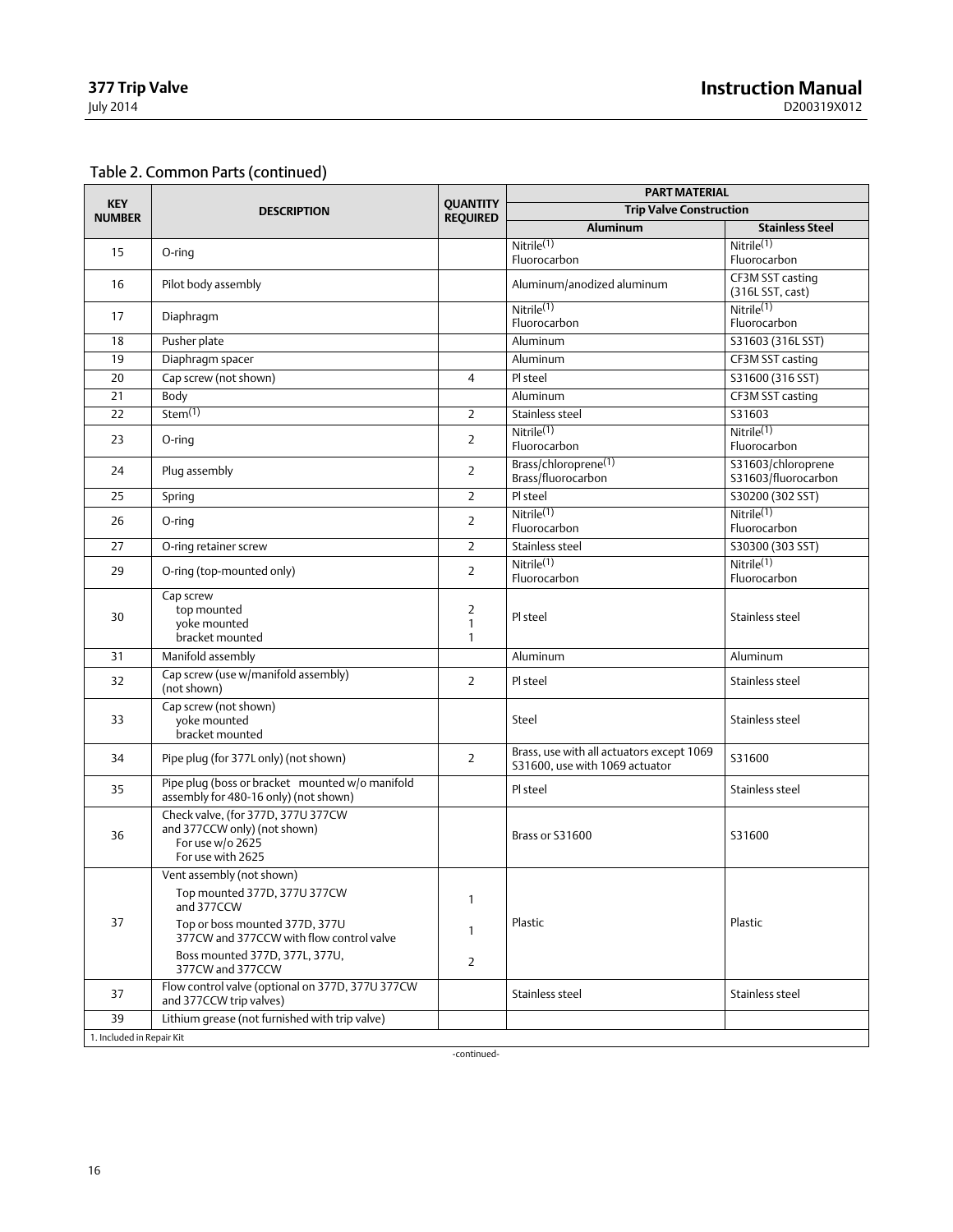### **Instruction Manual**

D200319X012

### Table [2.](#page-14-0) Common Parts (continued)

| <b>KEY</b><br><b>NUMBER</b> | <b>DESCRIPTION</b>                                                                                                                                                                                                                                                                                                                                                                                                                                                                                                                                                                                                                                                                                                                                                                                                                                                                                                                                                                                                                                                                                | <b>OUANTITY</b><br><b>REQUIRED</b> | <b>PART MATERIAL</b>                   |                            |  |
|-----------------------------|---------------------------------------------------------------------------------------------------------------------------------------------------------------------------------------------------------------------------------------------------------------------------------------------------------------------------------------------------------------------------------------------------------------------------------------------------------------------------------------------------------------------------------------------------------------------------------------------------------------------------------------------------------------------------------------------------------------------------------------------------------------------------------------------------------------------------------------------------------------------------------------------------------------------------------------------------------------------------------------------------------------------------------------------------------------------------------------------------|------------------------------------|----------------------------------------|----------------------------|--|
|                             |                                                                                                                                                                                                                                                                                                                                                                                                                                                                                                                                                                                                                                                                                                                                                                                                                                                                                                                                                                                                                                                                                                   |                                    | <b>Trip Valve Construction</b>         |                            |  |
|                             |                                                                                                                                                                                                                                                                                                                                                                                                                                                                                                                                                                                                                                                                                                                                                                                                                                                                                                                                                                                                                                                                                                   |                                    | <b>Aluminum</b>                        | <b>Stainless Steel</b>     |  |
| 44                          | Volume Tank (for 377D, 377U, 377CW, and 377CCW<br>only) (not shown)<br>Standard<br>11.8 L / 721 inch <sup>3</sup> / 3.1 gal<br>21.6 L / 1315 inch <sup>3</sup> / 5.7 gal<br>32.3 L / 1970 inch <sup>3</sup> / 8.5 gal<br>42.9 L / 2615 inch <sup>3</sup> / 11.3 gal<br>65.6 L / 4001 inch <sup>3</sup> / 17.3 gal<br>131 L / 8002 inch <sup>3</sup> / 34.6 gal<br>(requires two 4001 inch <sup>3</sup> volume tanks)<br>ASME Approved (use w/safety valve)<br>Canadian Registered<br>8.5L / 518 inch <sup>3</sup> / 2.2 gal<br>24.9 L / 1520 inch <sup>3</sup> / 6.6 gal<br>30.0 L / 1831 inch <sup>3</sup> / 7.9 gal<br>42.8 L / 2609 inch <sup>3</sup> / 11.3 gal<br>68.8 L / 4199 inch <sup>3</sup> / 18.1 gal<br>71.6L / 4371 inch <sup>3</sup> / 18.9 gal<br>143.3 L / 8742 inch <sup>3</sup> / 37.86 gal<br>(requires two 4371 inch <sup>3</sup> volume tanks)<br>$114 L/6930$ inch <sup>3</sup> / 30 gal<br>227 L / 13860 inch <sup>3</sup> / 60 gal<br>303 L / 18480 inch <sup>3</sup> / 80 gal<br>454 L / 27720 inch <sup>3</sup> / 120 gal<br>908 L / 55440 inch <sup>3</sup> / 240 gal |                                    | Alloy steel                            | S31600 (316 SST)           |  |
| 45                          | Pipe bushing<br>For standard volume tanks w/o 2625<br>For standard volume tanks w/2625 or<br>ASME approved volume tanks                                                                                                                                                                                                                                                                                                                                                                                                                                                                                                                                                                                                                                                                                                                                                                                                                                                                                                                                                                           | 1 reg'd per<br>volume<br>tank      | Pl steel                               | S31600                     |  |
| 46                          | Pipe tee<br>For two standard volume tanks w/o 2625<br>For two standard volume tanks w/2625 or<br>two ASME approved volume tanks<br>For one ASME approved volume tank w/o 2625<br>For one ASME approved volume tank w/2625                                                                                                                                                                                                                                                                                                                                                                                                                                                                                                                                                                                                                                                                                                                                                                                                                                                                         |                                    | Galvanized iron                        | S31600                     |  |
| 47                          | Pipe nipple<br>For two standard volume tanks w/o 2625<br>For two standard volume tanks w/2625 or<br>two ASME approved volume tanks or<br>one ASME approved volume tank w/o 2625<br>For one ASME approved volume tank w/26252                                                                                                                                                                                                                                                                                                                                                                                                                                                                                                                                                                                                                                                                                                                                                                                                                                                                      |                                    | Galvanized steel                       | S31600                     |  |
| 48                          | Safety valve, for ASME approved volume tanks                                                                                                                                                                                                                                                                                                                                                                                                                                                                                                                                                                                                                                                                                                                                                                                                                                                                                                                                                                                                                                                      |                                    | Brass and steel                        | S31600                     |  |
| 49                          | Connector<br>For two standard volume tanks w/o 2625<br>For two standard volume tanks w/2625 or<br>two ASME approved volume tanks                                                                                                                                                                                                                                                                                                                                                                                                                                                                                                                                                                                                                                                                                                                                                                                                                                                                                                                                                                  | 2                                  | <b>Brass</b>                           | S31600                     |  |
| 51                          | Volume tank tubing<br>7.6 m (25 foot) coil<br>$1/4$ O.D.<br>$1/2$ O.D                                                                                                                                                                                                                                                                                                                                                                                                                                                                                                                                                                                                                                                                                                                                                                                                                                                                                                                                                                                                                             |                                    | Copper                                 | S31600                     |  |
| 61                          | Pipe cross, for two ASME approved volume tanks only                                                                                                                                                                                                                                                                                                                                                                                                                                                                                                                                                                                                                                                                                                                                                                                                                                                                                                                                                                                                                                               |                                    |                                        | S31600                     |  |
| 63                          | O-ring (use w/manifold assembly)                                                                                                                                                                                                                                                                                                                                                                                                                                                                                                                                                                                                                                                                                                                                                                                                                                                                                                                                                                                                                                                                  |                                    | Nitrile <sup>(1)</sup><br>Fluorocarbon | Nitrile(1)<br>Fluorocarbon |  |
| 64                          | Screen (not shown)<br>For top mounted 377D, 377U, 377L, 377CW<br>and 377CCW (2 req'd)<br>For 377D, 377U, 377CW or 377CCW with<br>speed control valve (1 req'd)                                                                                                                                                                                                                                                                                                                                                                                                                                                                                                                                                                                                                                                                                                                                                                                                                                                                                                                                    |                                    | Stainless steel                        | Stainless steel            |  |
| 1. Included in Repair Kit   |                                                                                                                                                                                                                                                                                                                                                                                                                                                                                                                                                                                                                                                                                                                                                                                                                                                                                                                                                                                                                                                                                                   |                                    |                                        |                            |  |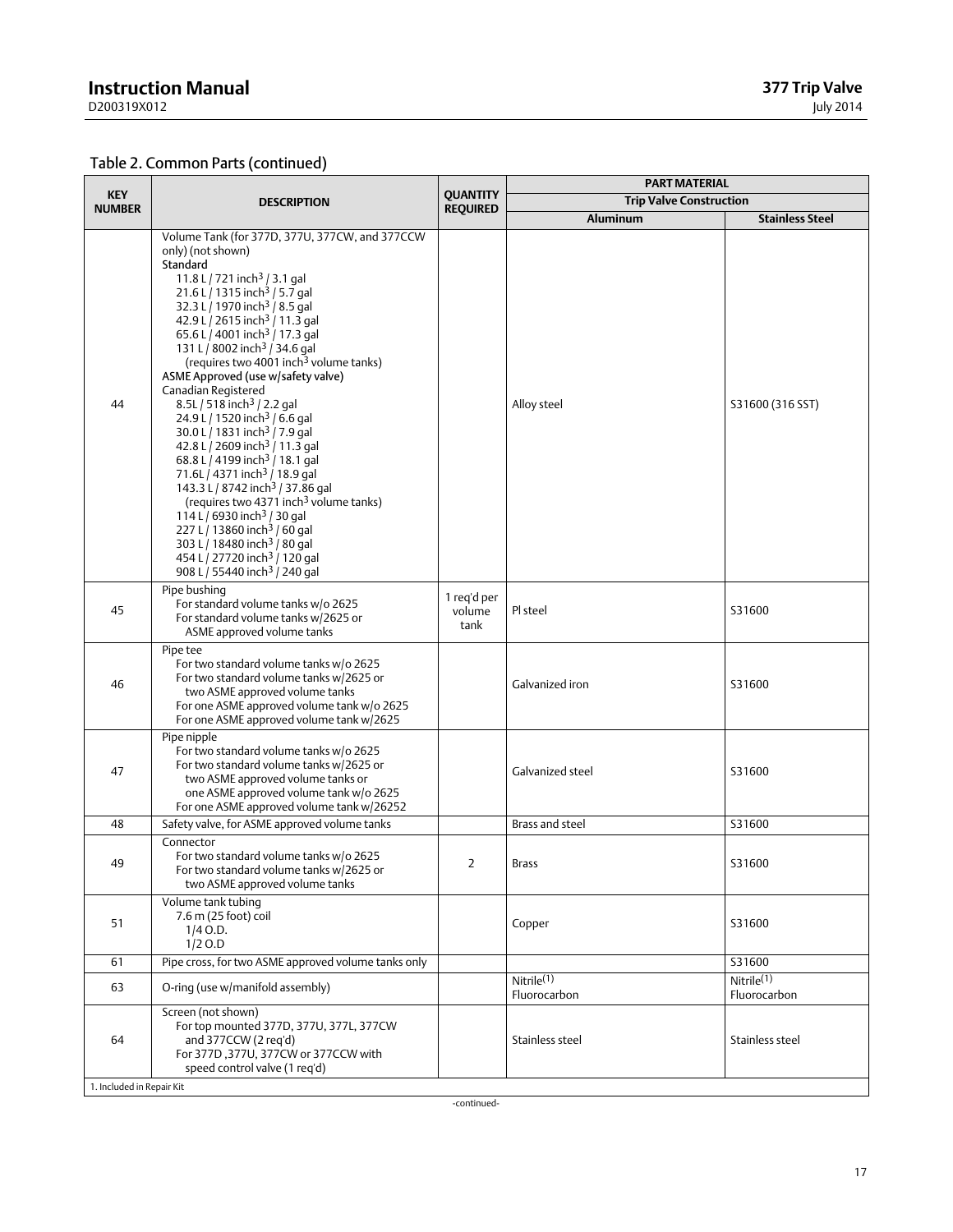#### Table [2.](#page-14-0) Common Parts (continued)

|                             | <b>DESCRIPTION</b>                                                           | <b>OUANTITY</b><br><b>REQUIRED</b> | <b>PART MATERIAL</b>                               |                                             |
|-----------------------------|------------------------------------------------------------------------------|------------------------------------|----------------------------------------------------|---------------------------------------------|
| <b>KEY</b><br><b>NUMBER</b> |                                                                              |                                    | <b>Trip Valve Construction</b>                     |                                             |
|                             |                                                                              |                                    | Aluminum                                           | <b>Stainless Steel</b>                      |
| 65                          | Screen (not shown)<br>For boss mounted 377D, 377U, 377CW or<br>377CCW        |                                    | Stainless steel                                    | Stainless steel                             |
| 71                          | Spring retainer spacer (use w/ manifold assembly)<br>(not shown)             |                                    | Stainless steel                                    | Stainless steel                             |
| 73                          | Manifold                                                                     |                                    | Aluminum                                           | CF3M SST casting<br>(316L SST, cast)        |
| 74                          | O-ring                                                                       | $\overline{2}$                     | Nitrile <sup>(1)</sup><br>Fluorocarbon             | Nitrile $\overline{^{(1)}}$<br>Fluorocarbon |
| 75                          | Travel stop                                                                  |                                    | Pl steel                                           | (2)                                         |
| 76                          | Cap screw (not shown)                                                        | $\overline{2}$                     | Pl steel                                           | S31600 (316 SST)                            |
| 77                          | Silicone-based lubricant (not furnished with trip valve)                     |                                    |                                                    |                                             |
| 78                          | Cap Screw (not shown), Bracket mounted                                       | $\overline{2}$                     | Pl steel                                           | Stainless steel                             |
| 79                          | Lockwasher (not shown), Bracket mounted                                      | 4                                  | Pl steel                                           | Stainless steel                             |
| 80                          | Hex nut (not shown), Bracket mounted                                         | $\overline{2}$                     | Pl steel                                           | Stainless steel                             |
| 88                          | Washer (not shown), Bracket mounted                                          | $\overline{2}$                     | Pl steel                                           | Stainless steel                             |
| 89                          | Gasket<br>Standard<br>High temperature                                       |                                    | Nitrile nylon <sup>(1)</sup><br>Polyacrylate/nylon | Nitrile nylon $(1)$<br>Polyacrylate/nylon   |
| 95                          | Mounting plate (not shown), Bracket mounted                                  |                                    | Pl steel                                           | Stainless steel                             |
|                             | 1. Included in Repair Kit<br>2. Not required for stainless steel trip valve. |                                    |                                                    |                                             |

### Fittings

#### **Note**

The following is a list of tubing fittings and pipe fittings used for trip valve installation. Key numbers and quantities are not shown due to the variations in piping arrangements possible. To order replacement fittings, determine the part name, size, and number of replacements required and contact your Emerson Process Management sales office.

#### Description

Pipe Tee, galvanized iron or stainless steel 1/4 NPT  $3/4$  NPT

#### Description

Pipe Nipple, galvanized or stainless steel  $1/4$  NPT 3/4 NPT

Connector, brass or stainless steel 1/4 NPT x 1/4 O.D. 1/4 NPT x 3/8 O.D. 1/2 NPT x 1/2 O.D.

Elbow, brass or stainless steel 1/4 NPT x 3/8 O.D.

Pipe cross, galvanized iron or stainless steel  $1/4$  NPT 3/4 NPT

Pipe Bushing, plated or stainless steel 3/4 NPT x 1/4 NPT  $3/4$  NPT x  $1/2$  NPT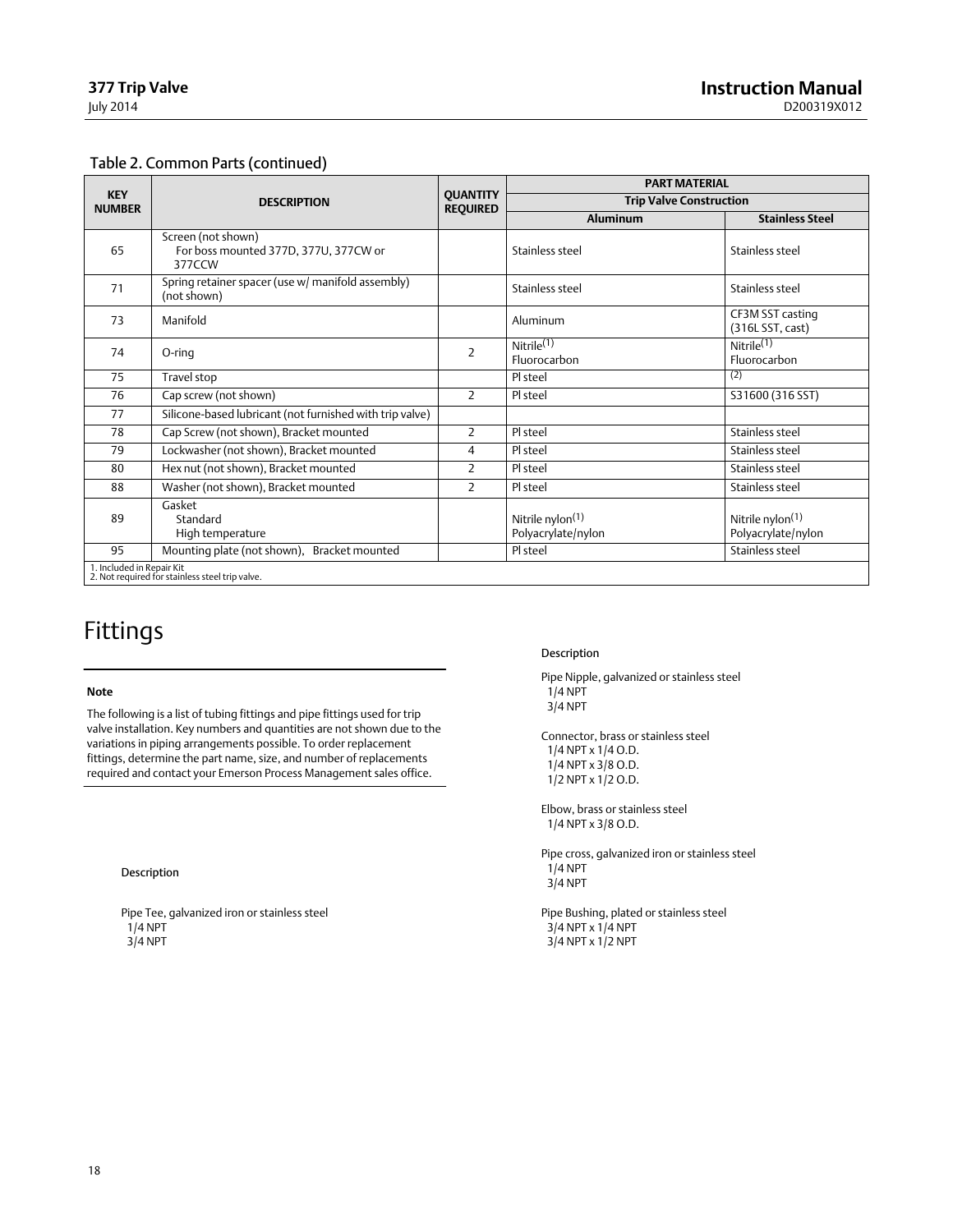**377 Trip Valve** July 2014

### <span id="page-18-0"></span>Figure 10. Trip Valve Assembly



 **APPLY LUB** 49A3195-C NOTE: KEY NUMBERS 7, 20, 64, 65, 76, 78, 79, 80, 88 NOT SHOWN

 **APPLY LUB** GE51600-A NOTE: KEY NUMBERS 7, 20, 30, 33, 36, 37, 64, 65, 76, 78, 79, 80, 88 NOT SHOWN

#### **ALUMINUM CONSTRUCTION STAINLESS STEEL CONSTRUCTION**